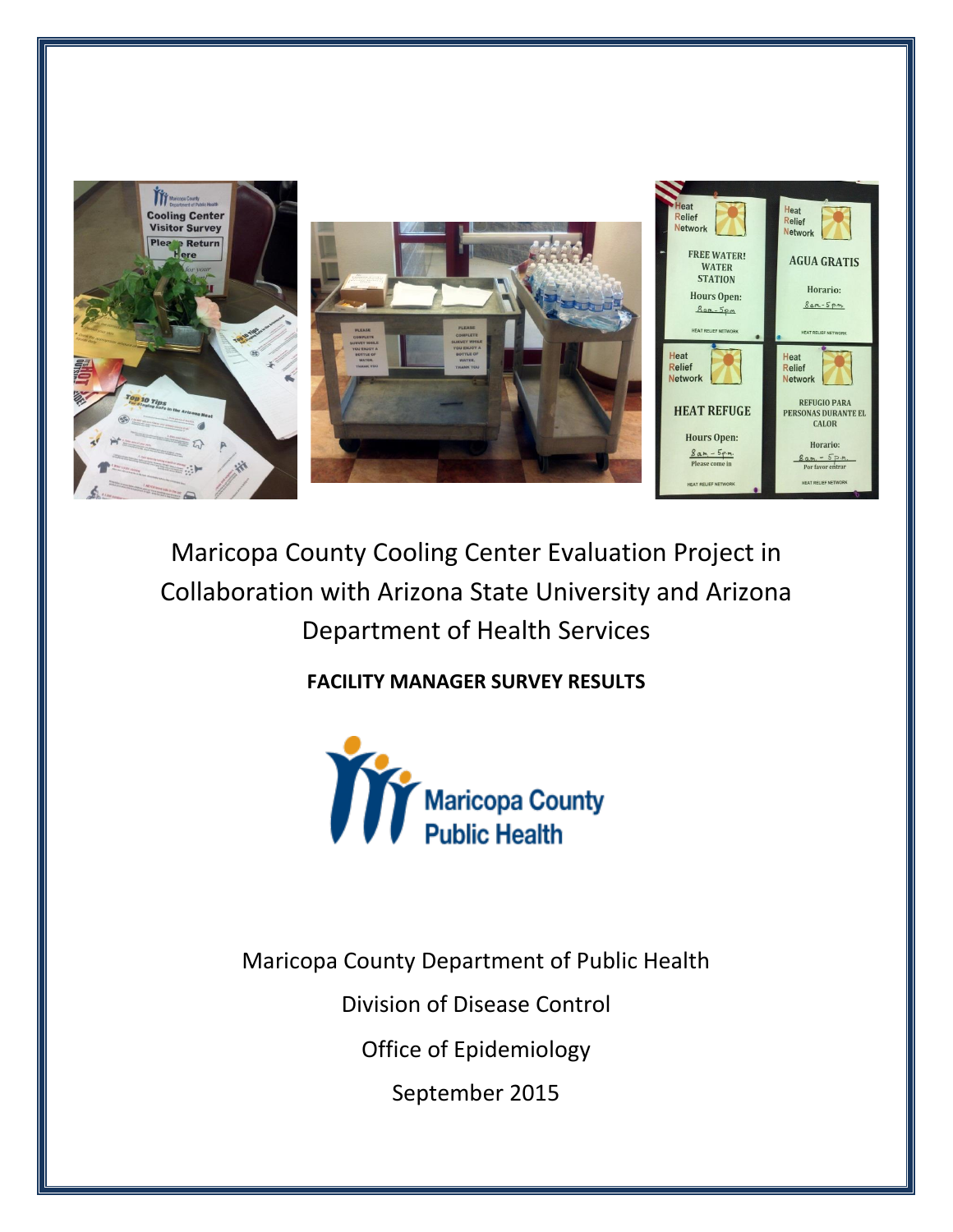## **Table of Contents**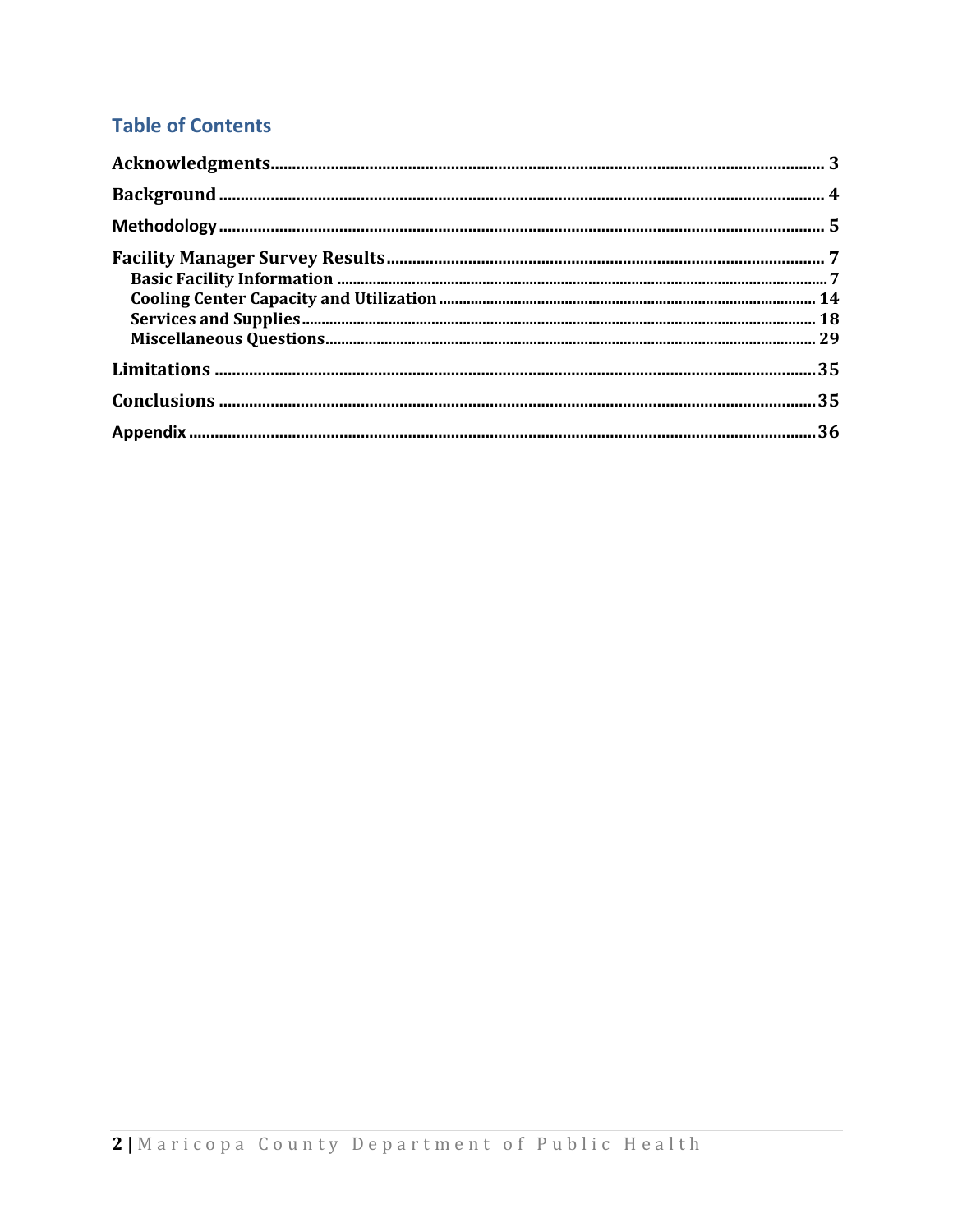## **Acknowledgments**

<span id="page-2-0"></span>The Maricopa County Department of Public Health (MCDPH), Office of Epidemiology would like to thank the following agencies for their contributions to the Cooling Center Evaluation Project:

- Arizona Department of Health Services (ADHS): Office of Environmental Health
- Arizona State University (ASU) Center for Policy Informatics and School of Geographical Sciences and Urban Planning
- City of Phoenix
- Maricopa Association of Governments (MAG)
- Cooling Center Facility Managers

Note: This report was modified from the original report created by contractor, Jillian Papa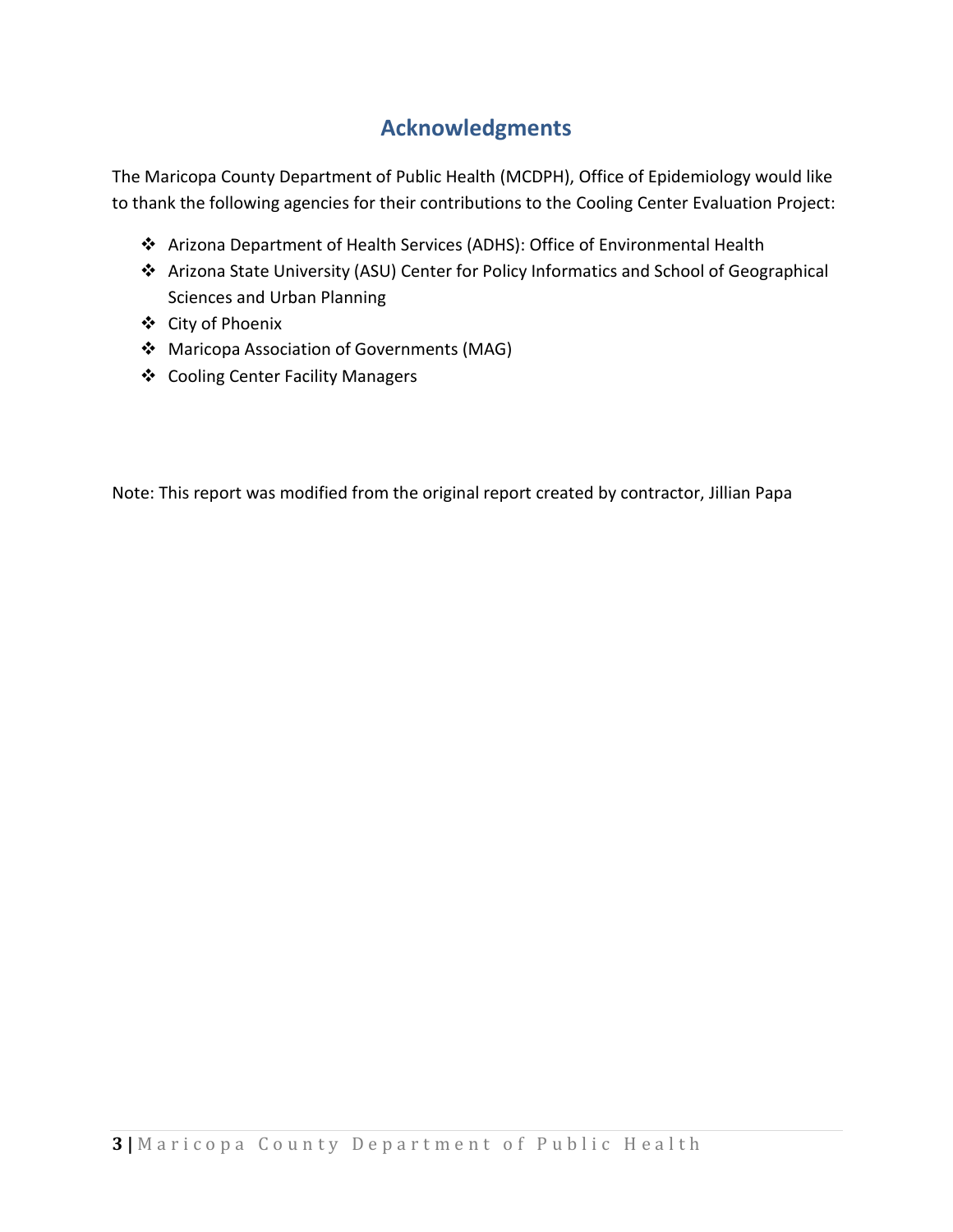### **Background**

<span id="page-3-0"></span>Maricopa County experiences temperatures  $\geq 100$  °F as early as mid-May, and such conditions continue through the first week of October. On average, there are 26 days each year in which maximum temperatures are  $>$  110 °F, and 10 days where minimum temperatures are  $>$ 90 °F. Daytime temperatures experienced in Maricopa are often high enough to cause an increase in core temperature for individuals who are outdoors, even when at rest. Further, when nighttime temperatures remain high the human body does not get relief from the day time heat and may not be able to appropriately adjust.

In 2005, there were 35 heat-associated deaths in Maricopa County over nine consecutive days, with the majority occurring amongst the homeless population. In response to this event, the City of Phoenix and the Maricopa County Association of Governments (MAG) partnered together to found the Heat Relief Network (HRN), a county-wide response to extreme environmental temperatures. The response included implementation of cooling centers and water collection and distribution sites. Cooling centers can be community centers, churches, and other community based organizations that provide water and serve as a safe, cool indoor place during the day for refuge from the heat. There were 56 registered cooling centers during the summer of 2014.

The Cooling Center Evaluation project was a collaboration between Maricopa County Department of Public Health (MCDPH), Arizona Department of Health Services (ADHS), and Arizona State University (ASU) to evaluate the cooling centers based on the services provided, daily operations, demographics of visitors, and potential for expansion.

Throughout the evaluation process, multiple partners including public health officials, community members, academic researchers, government agencies, and nonprofit organizations joined together to complete the assessment. Those involved with the project were broken down into two groups: evaluators and stakeholders.

- The evaluators, which consisted of MCDPH, ADHS, ASU, and a team of MCDPH interns, were responsible for the project as a whole. The evaluators developed the surveys, conducted the interviews, collected and analyzed the data, and developed recommendations.
- The stakeholders were a collective group of community members/organizations who were invested in the project through their interest in heat relief efforts. They consisted of HRN, MAG, and the cooling center managers.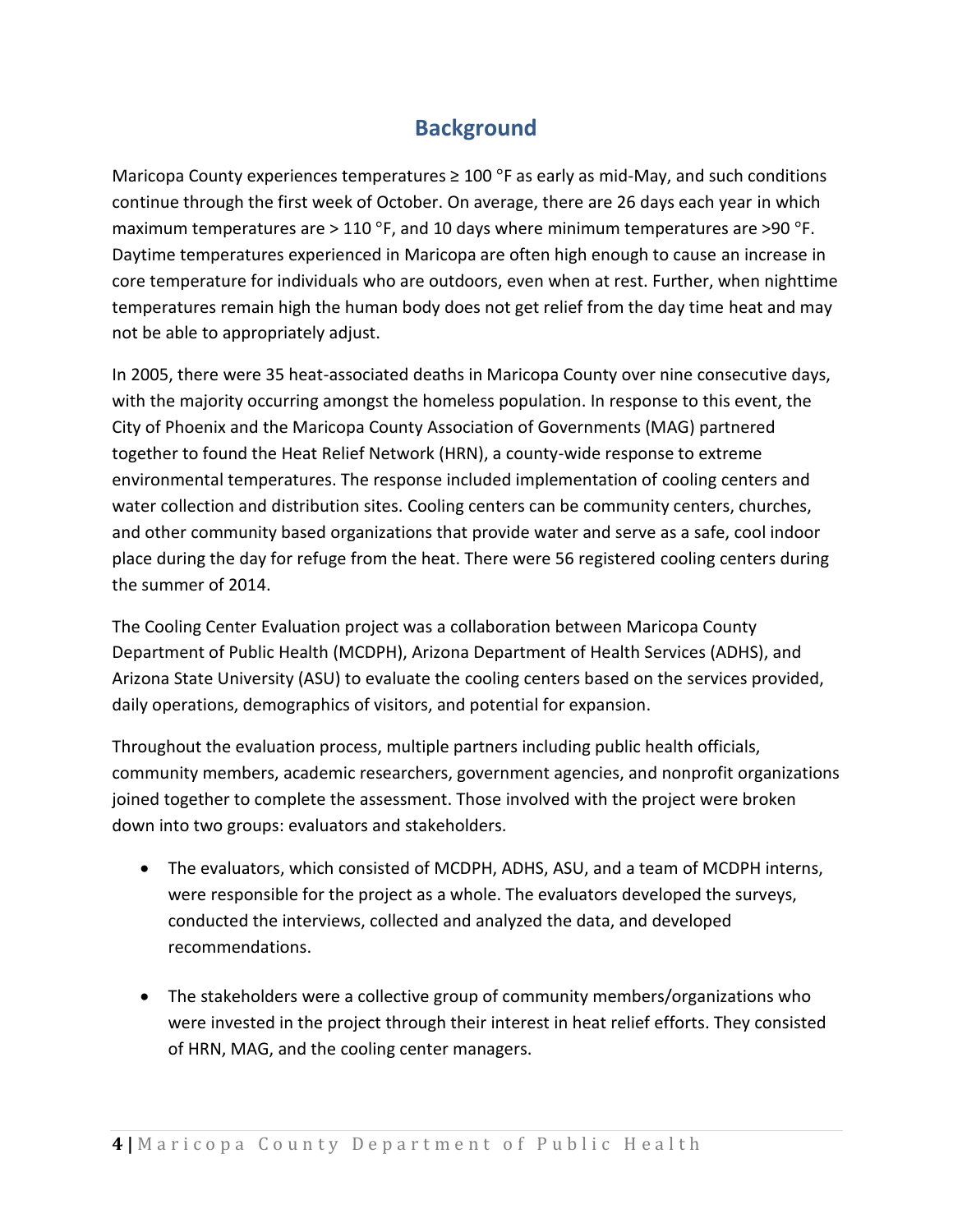## **Methodology**

<span id="page-4-0"></span>Maricopa County Department of Public Health has tracked heat associated mortality and morbidity data since 2006. From these data, MCDPH has examined trends and risk factors to help identify vulnerable populations within Maricopa County. The idea to evaluate the cooling centers originated at MCDPH in November of 2013, in an effort to link the heat-associated morbidity and mortality data with prevention strategies in the community, to build partnerships between community and government members, and to improve the quality and reach of existing services.

Shortly after introducing the project internally, MCDPH introduced the idea to ASU and ADHS during the monthly Heat Surveillance Planning meeting that MCDPH organizes. At the meeting, all three partners agreed to pursue the project, and began initial planning. From January to February of 2014 MCDPH, ADHS, and ASU worked on developing project plans and a timeline, (see table 1) ultimately deciding to implement the project in the summer of 2014. Part of the planning phase included introducing the project to the Phoenix HRN and MAG, both of whom agreed to become project stakeholders.

In March of 2014, MCDPH, ASU, and ADHS began working on developing the surveys that would be used for the evaluation. **Three surveys were developed: the visitor survey, facility manager survey, and observational site survey.**

During the same time period, MCDPH worked on obtaining an exemption from the Institutional Review Board (IRB) for the evaluation, and training and ensuring all parties involved in the evaluation were certified using the Collaborative Institutional Training Initiative (CITI) Human Research Curriculum.

Concurrently, MCDPH invited the Centers for Disease Control and Prevention (CDC) Public Health Associate (PHAP) to assist with project planning and implementation.

In May of 2014, the three surveys were pilot tested to ensure they captured the themes and goals of the evaluation. Pilot tests were done at two of the Cooling Center locations, and allowed for the facility managers to provide feedback on the surveys and evaluation as a whole.

After successfully pilot testing the surveys and incorporating feedback from stakeholders, the evaluators divided themselves into three field teams to more efficiently complete the evaluation across the large geographic expanse covered by the HRN. The field teams included members from MCDPH, ADHS, ASU, as well as, the PHAP fellow, and a group of MCDPH interns.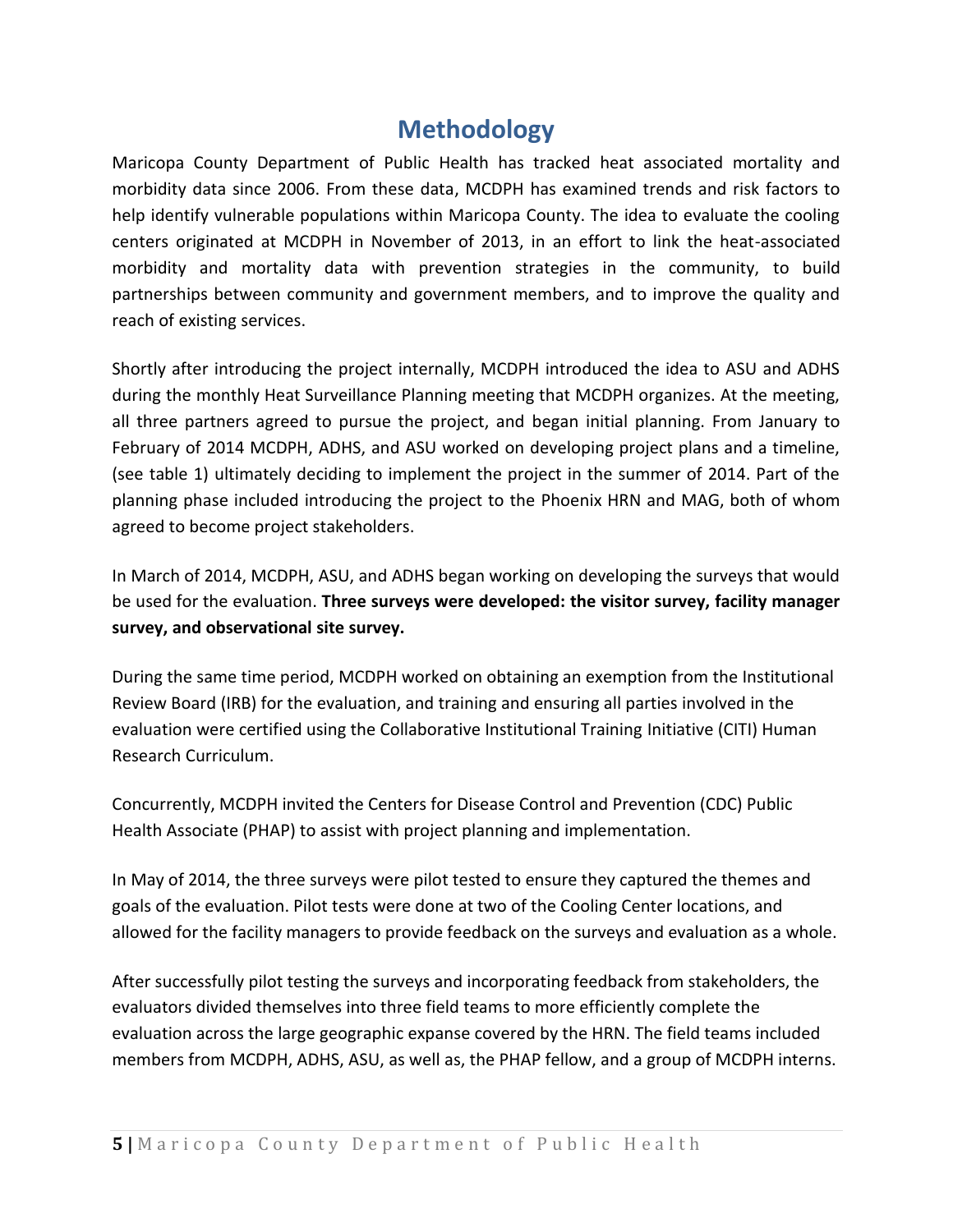Each field team consisted of three members, all of whom were thoroughly trained on survey procedures, interviewer bias, and best practices for working with community partners.

In the same month, MCDPH introduced the Cooling Center Evaluation to the public at the HRN Summer Kick-Off Meeting. The project was well received by the community, and was ready to be implemented.

Initial deployment of the surveys took place on June 3, 2014, following the first excessive heat warning of 2014. Site visits were made to each of the cooling centers during the first few weeks of June, and surveys and educational materials were distributed. Both qualitative and quantitative data were collected from the surveys. Below is a breakdown of the survey distribution.

- 1. **Visitor Survey:** Evaluators distributed visitor surveys to the Cooling Centers based on the estimated capacity and utilization. The surveys were self-administered by the visitors, on a one per person basis, and responses were kept anonymous. The survey focused on questions that gauged the visitors' reason(s) for visiting the center, modes of transportation, air conditioning (AC) status in the home or primary residence, knowledge of heat risk, and demographic information. The survey was available in English and Spanish language. Translation was completed by a certified translator. The evaluators collected the surveys at the end of the summer (September 2014).
- 2. **Facility Manager Survey:** Evaluators conducted the facility manager survey as an inperson interview and with the interviewee permission it was recorded. The facility manager survey was designed to collect basic facility information, cooling center capacity and utilization information, information on services and supplies, and other related information. Interviews were conducted June-September 2014.
- 3. **Observational Site Survey:** Evaluators conducted the observational site survey inperson. Information collected was based on evaluators view and understanding of the cooling center(s). The observers collected information on the cooling center type, location, visibility, accessibility, capacity, utilization, features and amenities.

Data collection, quality control, and analysis of the visitor surveys were completed using Qualtrics, Microsoft Excel, and SAS Enterprise Guide.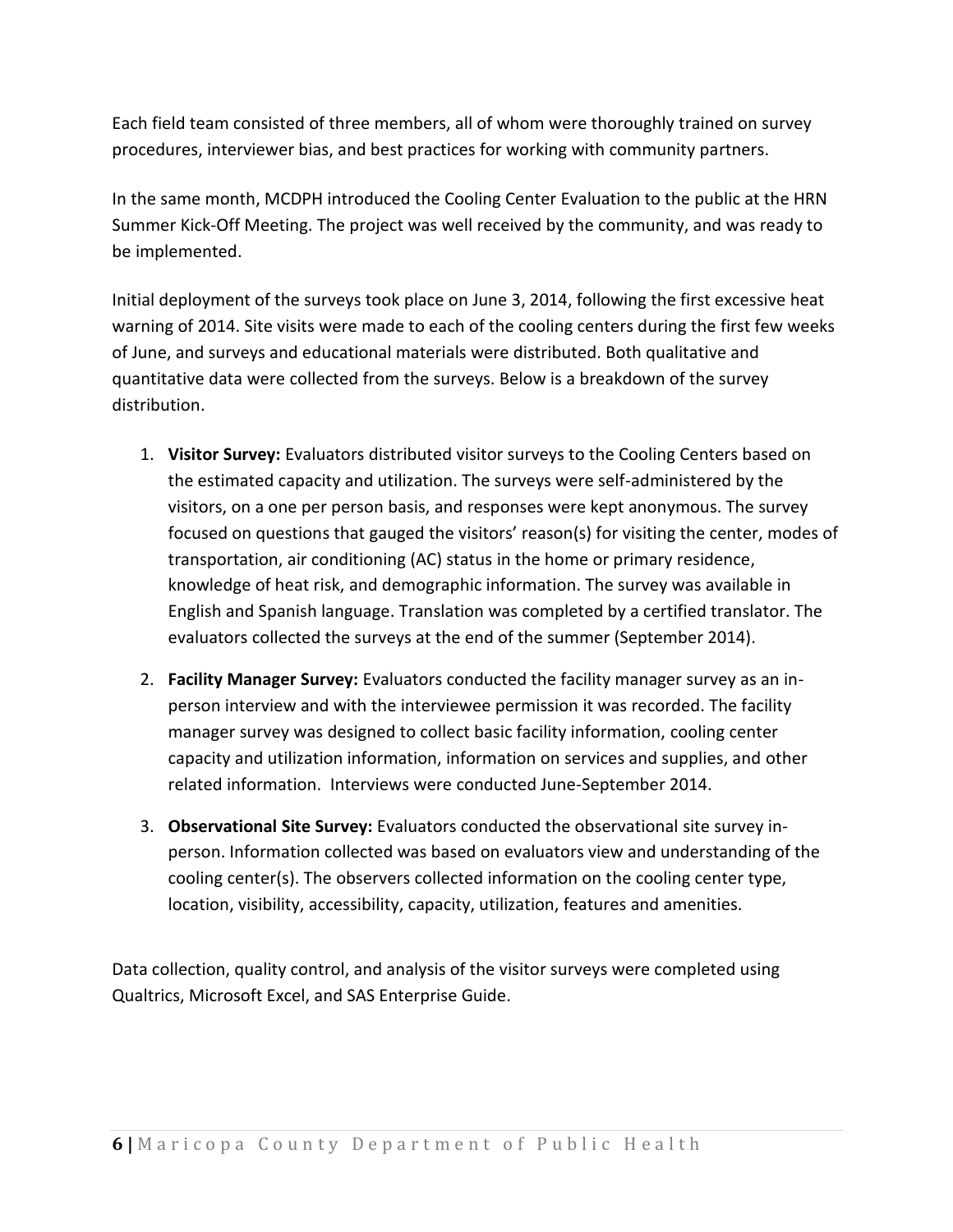| Date                     | <b>Project Timeline</b>                                                                                                                  | <b>Partners Involved</b> |
|--------------------------|------------------------------------------------------------------------------------------------------------------------------------------|--------------------------|
| November 2013            | Project Idea Developed                                                                                                                   | <b>MCDPH</b>             |
| January-February<br>2014 | Initial Planning Phase (workgroup planning meetings)                                                                                     | Evaluators/Stakeholders  |
| March 2014               | Site Observational Site Survey, Visitor Survey, and<br><b>Facility Manager Survey developed</b>                                          | Evaluators               |
| April 2014               | Institutional Review Board (IRB) exemption submitted                                                                                     | Evaluators               |
| May 2014                 | Survey pilot tested, field teams established, field team<br>training completed Project introduced at the HRN Kick-<br><b>Off Meeting</b> | Evaluators               |
| June-August 2014         | Data collection and data entry                                                                                                           | Evaluators/Stakeholders  |
| September-December       | Data entry continued, preliminary data quality control                                                                                   | Evaluators               |
| 2014                     | and analysis                                                                                                                             |                          |
| January-August 2015      | Finalize report, disseminate results to Stakeholders                                                                                     | Evaluators               |

**Table 1. Timeline of Cooling Center Evaluation Events, Maricopa County 2014**

### **Facility Manager Survey Results**

### **Basic Facility Information**

<span id="page-6-1"></span><span id="page-6-0"></span>This report focuses on the facility manager survey only. A total of 52 facility managers were interviewed between May and August 2014 in Maricopa County, Arizona.



**Graph 1: Cooling Centers by Facility Type, Maricopa County, 2014**

The majority of facilities were categorized as either a community center or a senior center (62%).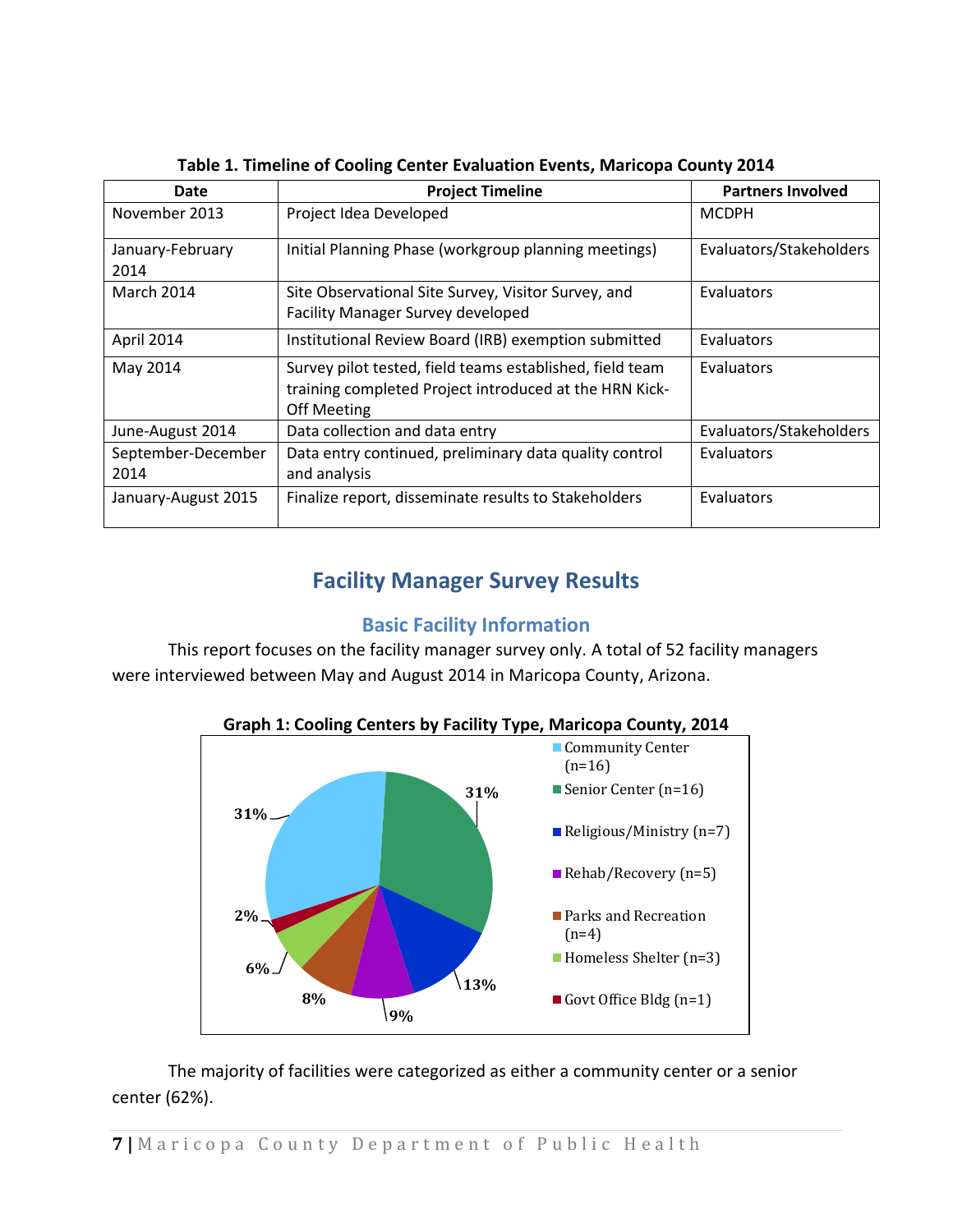

**Graph 2: Interviewee's Position with the Facility, Maricopa County, 2014**

At each facility, an employee was interviewed, ideally, someone in a managerial role. Over two-thirds (70%) of the interviewee's were directors, managers, or supervisors of the facility.



**Graph 3. Length of Time Working at Cooling Center Facility, Maricopa County, 2014**

Exactly half of the interviewees had worked for 2 years or less and a little over half of those (27%) had worked at their facility for less than a year. Respondents had a large variety of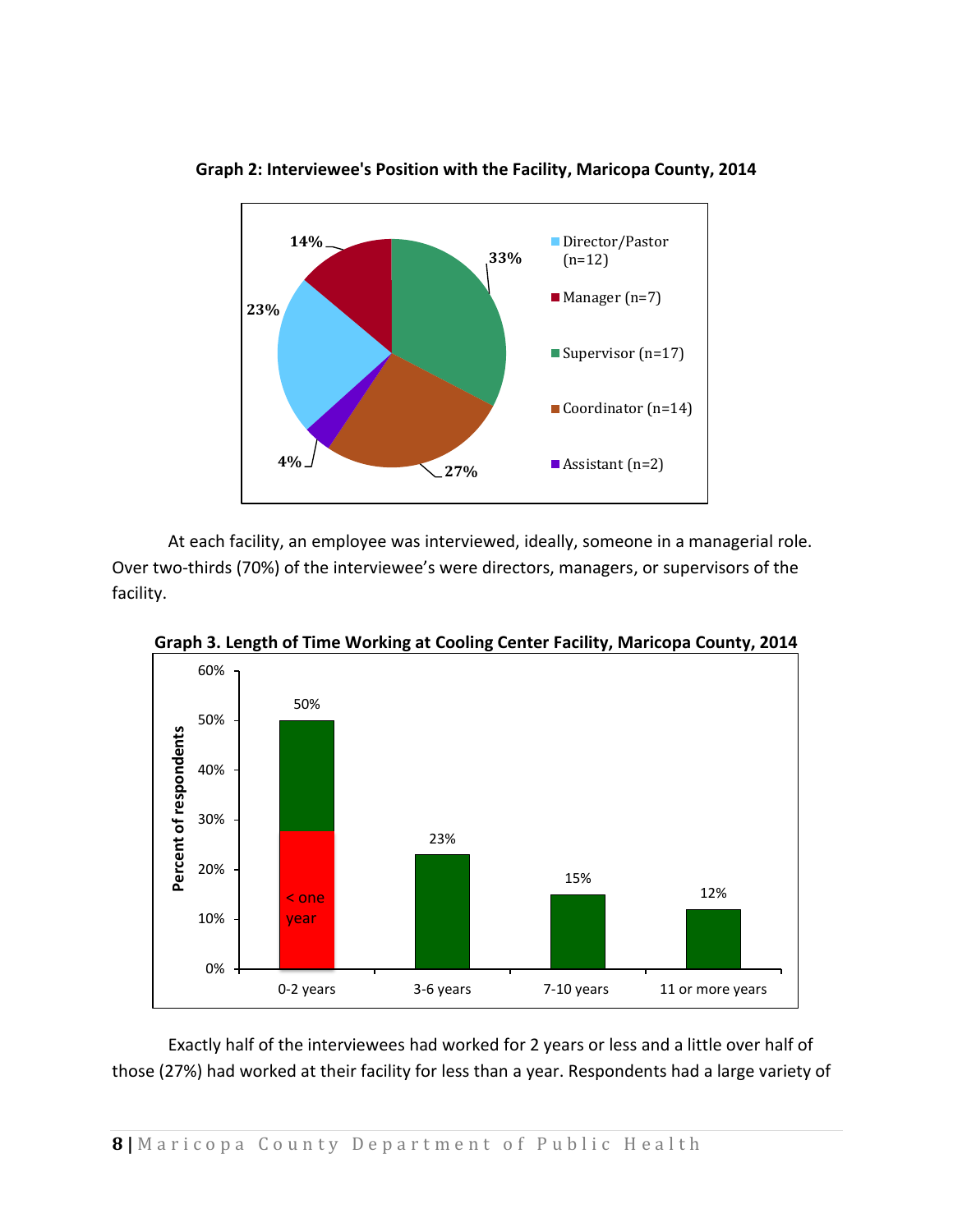experience working at their facility; a minimum of 6 weeks and a maximum of 28 years. The average length of time was about 5 years.



**Graph 4. Length of Time Facility has been a Cooling Center, Maricopa County, 2014**

The majority of facilities operated as a cooling center for less than a decade. The average number of years the cooling centers were open was about 6.5 years and half of cooling centers were in operation for less than five years, with a minimum of 6 weeks and a maximum of 38 years. Ten facilities were excluded from this graph because the respondent did not know how long their facility had been operating as a Cooling Center.

| Dav            | Sundav | Mondav | Tuesday | Wednesday | Thursday | Fridav | Saturdav |
|----------------|--------|--------|---------|-----------|----------|--------|----------|
| #of            |        |        |         |           |          |        |          |
| Respondents    |        | 49     | 50      |           | 48       | 50     | 20       |
| Facilities (%) | 21%    | 94%    | 96%     | 98%       | 92%      | 96%    | 39%      |

**Table 2. Daily Availability for Cooling Center Facilities, Maricopa County, 2014**

Over 90% of facilities were open Monday through Friday. Thirty-nine percent of facilities were open on Saturdays and 21% were open on Sundays.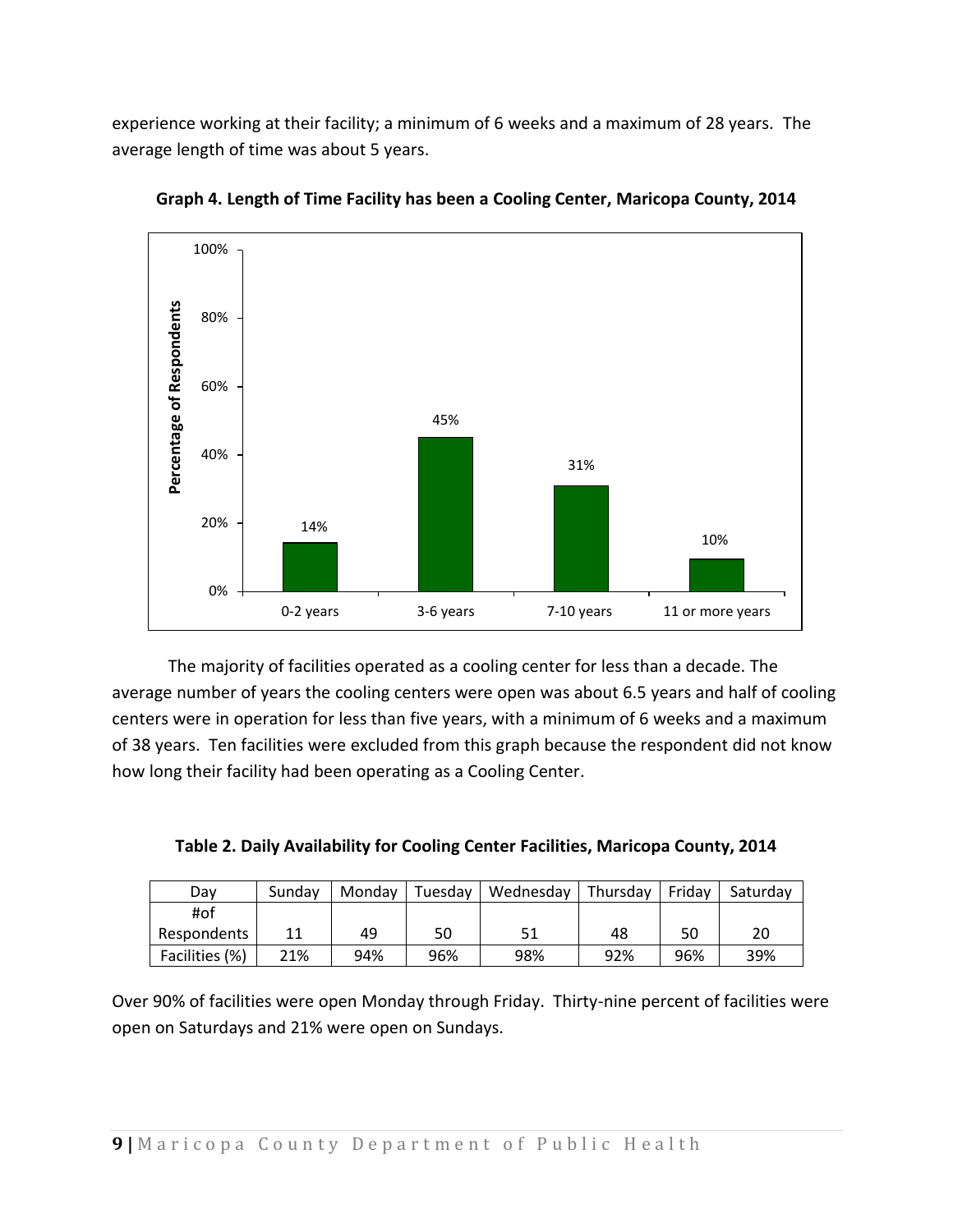

**Graph 5. Cooling Center Hours of Operation, Maricopa County, 2014**

Over half of facilities (54%) operated within normal business hours, which was defined as 6am to 6pm Monday through Friday. A quarter of facilities had extended hours on top of their normal business hours, including weekends. Six percent were open 24 hours a day and 7 days a week for heat relief services.



**Graph 6: Tracking Visitors at Cooling Center Facilities, Maricopa County 2014**

Less than half of facilities said they have a daily sign-in sheet kept on site, keep a log of daily visitor count, or maintain records of cooling center attendance.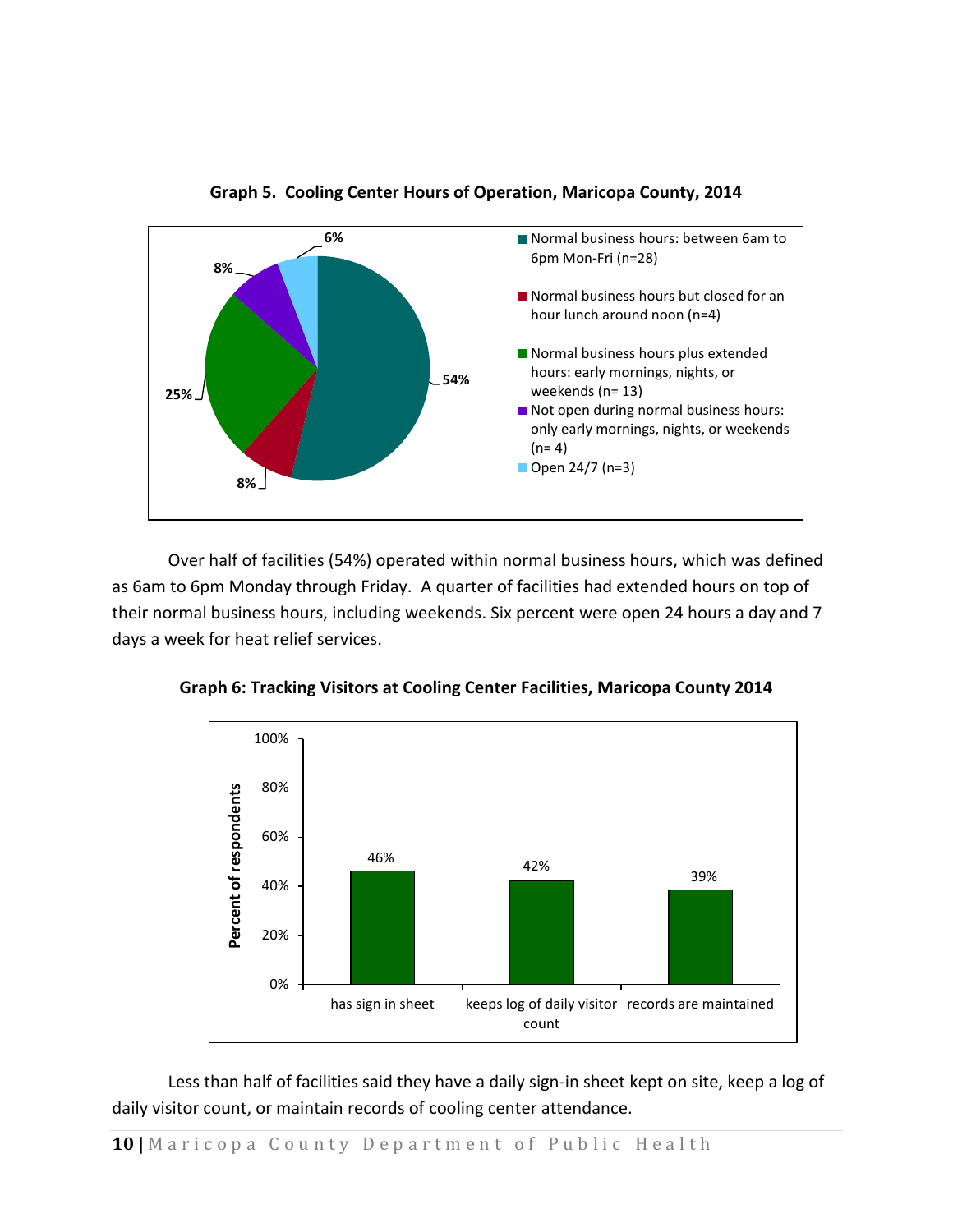

**Graph 7: Motivations for Becoming a Cooling Center, Maricopa County, 2014\***

\*Percentages do not add to 100% due to multiple motivations reported

The sense of community need was the most commonly reported motivation (44%) for becoming a cooling center. A little over 30% said extreme heat conditions and 10% said heatrelated deaths motivated them. Location was also a common response (21%), and many indicated that their facility was conveniently located near a park or bus stop. Providing relief to the homeless was also mentioned as motivation for becoming a Cooling Center (15%). See table 3 below for a sample of verbatim responses given for this question.

### **Table 3: Sampling of Verbatim Responses Referring to Motivation, Maricopa County, 2014**

"The 2005 heat wave motivated the City of Phoenix to increase efforts to mitigate heat related concerns through offering of cooling services."

"Get a lot of people off the street to rest, relax, and cool off. There is a bus stop down the street that a lot of people come in from."

"Not sure, we were assigned to be a Cooling Center, but it is a great thing for this neighborhood."

"The heat and the increase in homeless people. There are so many homeless people in need." "Based on community needs. We have a lot of people who walk from place to place. There is a food bank nearby that people come from… people often tend to drop by to relax/cool off… so we wanted to make it official."

"Caring about people and their situation, giving the community what it needs. Basic hospitality." "Becoming a Cooling Center made sense. SMSC is centrally located… Serving as a Cooling Center is a convenience for the local community."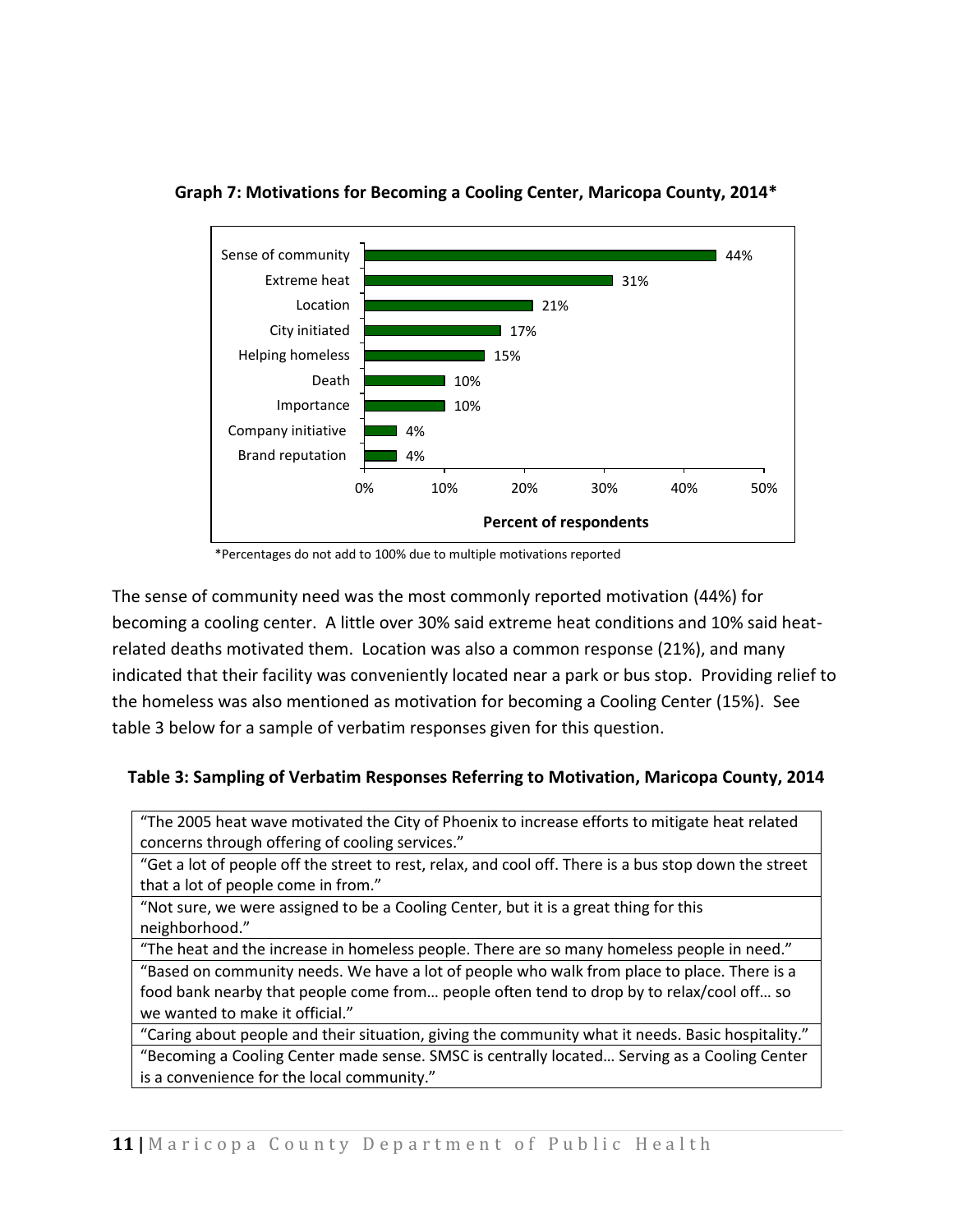

#### **Graph 8. Method of Alerting the Public about Cooling Center Facility, Maricopa County, 2014**

Over half of the respondents (54%) stated that the public learned about their services by word of mouth. A third of facilities (33%) mentioned that they use print materials such as flyers to alert the public. Thirty-three percent said that they used the Internet sites such as Facebook or the City of Phoenix website to alert the public of their services. Hanging materials like posters and signs were utilized by 29% of facilities. Several respondents mentioned having outreach teams that worked off-site on targeted efforts (15%). Other methods of alerting the public included: daily announcements on site, other government organizations such as the Arizona Department of Economic Security, utility bill advertisements, and the Heat Relief Network. See Table 4 below for a sample of verbatim responses to this question.

#### **Table 4: Sampling of Verbatim Responses Referring to Alerting the Public, Maricopa County, 2014**

| "City of Phoenix website, PSAs, local neighborhood papers, water bills which advertise Cooling   |
|--------------------------------------------------------------------------------------------------|
| Center services."                                                                                |
| "Flyers posted around 100 acre park."                                                            |
| "Word of Mouth / Send assistant to perform outreach at nearby Fry's (i.e. site council president |
| informs public that SMSC is Cooling Center)."                                                    |
| "We do daily announcements at 11:30am, we have articles in the newspaper, and we have a          |
| Facebook page."                                                                                  |
| "There are some publications by the city, we are listed on the county website, and we are on the |
| MAG map. Most people find out about our services through word of mouth."                         |
| "We have a newsletter and we do a lot of outreach. We are also on the internet."                 |
| "Local homeless population and families are aware of facility (word of mouth)."                  |
|                                                                                                  |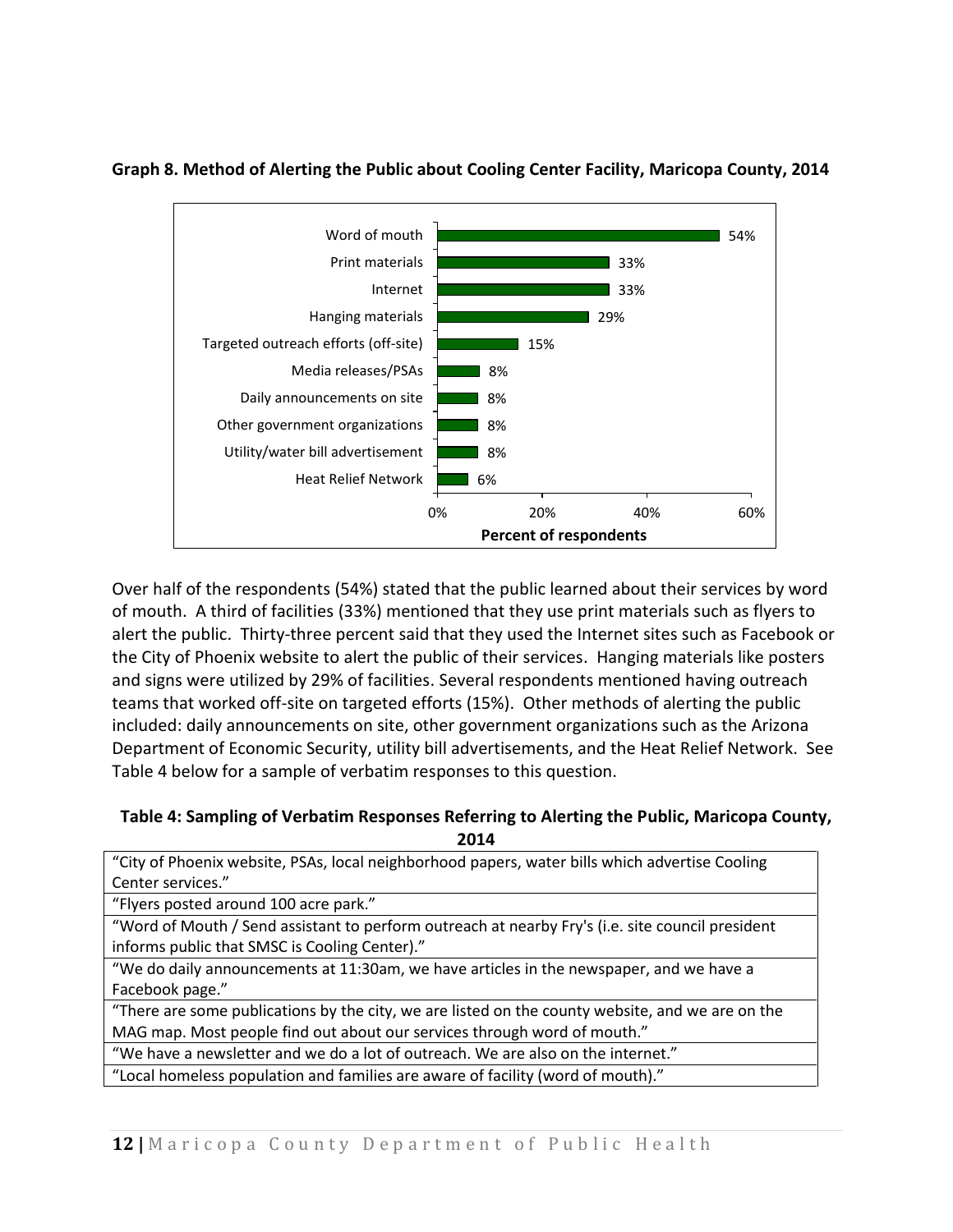"We put flyers on our doors and we put a HRN display up in the lobby with the fact sheets and surveys."

### **Graph 9: Availability of Protocols for Emergencies at Cooling Centers (N=51), Maricopa County, 2014**



Ninety-six percent of facilities had some type of emergency protocol or plan. Two-thirds of facilities (65%) mentioned calling 911 as their protocol. Some facilities stated that their staff was trained in CPR and/or first aid (15%).

Several facilities mentioned notifying the chain of command or other staff as part of their emergency protocol (14%). Other emergency protocols mentioned were: the filing of reports, having an evacuation plan in writing, and medical equipment on-site such as a defibrillator. One facility reported their emergency protocol included a staff member driving visitors to the hospital if necessary and another facility reported having an emergency button under the desk. See table 5 below for a sample of verbatim responses to this question.

### **Table 5: Sampling of Verbatim Responses to Emergency Protocols, Maricopa County, 2014**

| "Staff is instructed to dial 911 in the event of a medical emergency."                        |
|-----------------------------------------------------------------------------------------------|
| "Yes-call 911 and notify management, reports and documentation afterwards."                   |
| "Call 911. Has first aid kit at hand."                                                        |
| "Yes, we have an orientation to educate staff on policies and procedures and ways to identify |
| heat exhaustion/stroke."                                                                      |
| "Informally, staff should know to call paramedics. No formal process in place."               |
| "Emergency plan for each center is kept within facility management book."                     |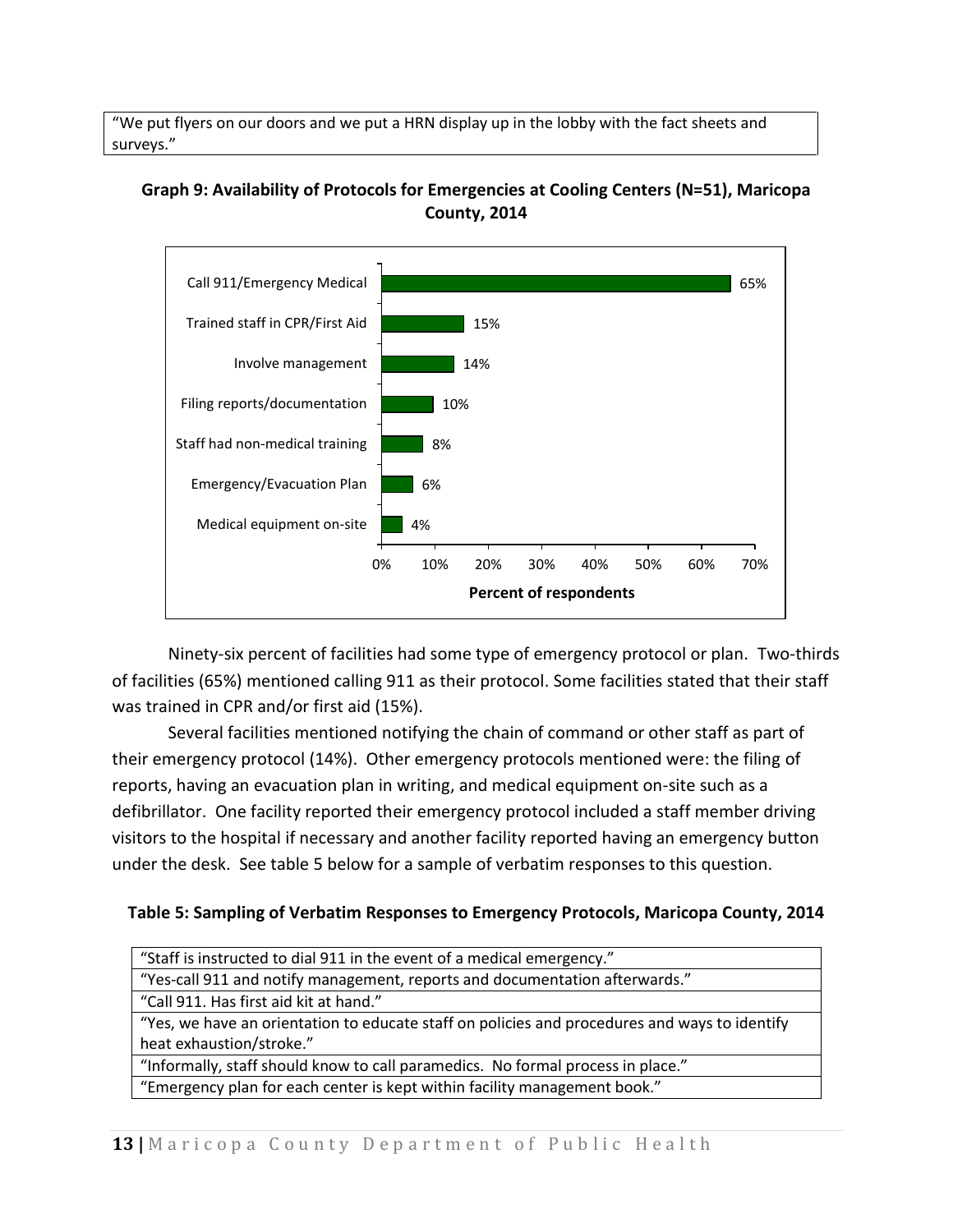"Yes, have EMTs on staff 24/7."

### **Cooling Center Capacity and Utilization**



<span id="page-13-0"></span>**Graph 10. Estimated Capacity of Cooling Centers (N=51), Maricopa County, 2014**

About a third of facilities (28-36%) fell into each of the designated categories of capacity size: small (0-50 people), medium (51-200 people) and large (200+ people). Respondents reported a large degree of variation in capacity; a minimum of 8 and a maximum of 1,785 people. The average capacity was 190 and half of the facilities had a capacity of less than 80 people.

### **Graph 11: Average Percentage of Capacity Used by Visitors Daily (N=36), Maricopa County, 2014**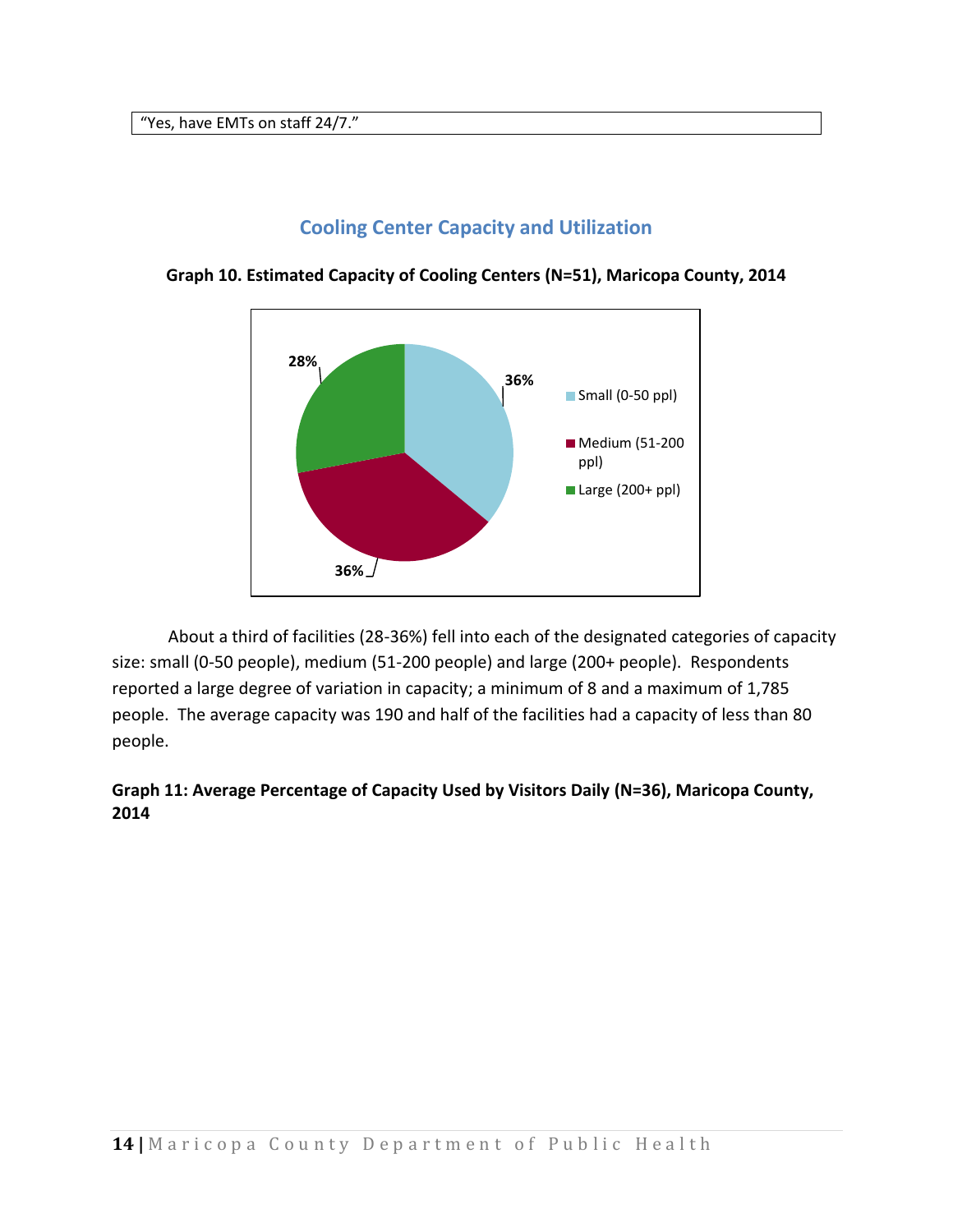

Responses were categorized into quartiles with almost half of respondents (46%) stating that they were at twenty-five percent or less capacity every day. Of those, 27% stated they were at five percent or less capacity. Seventeen percent of facilities fell into the second quartile (26-50%), twenty percent in the third quartile (51-75%), and seventeen percent in the fourth quartile (76-100%). There were three facilities that reported being at 100% capacity on a daily basis. Thirty-three percent of facilities either did not answer the question appropriately or did not answer at all and therefore, were deemed missing.



**Graph 12. Estimated Average Stay of Cooling Center Visitors, Maricopa County, 2014**

The majority of respondents reported that on average, visitors stayed in the Cooling Center for less than one hour (60%).

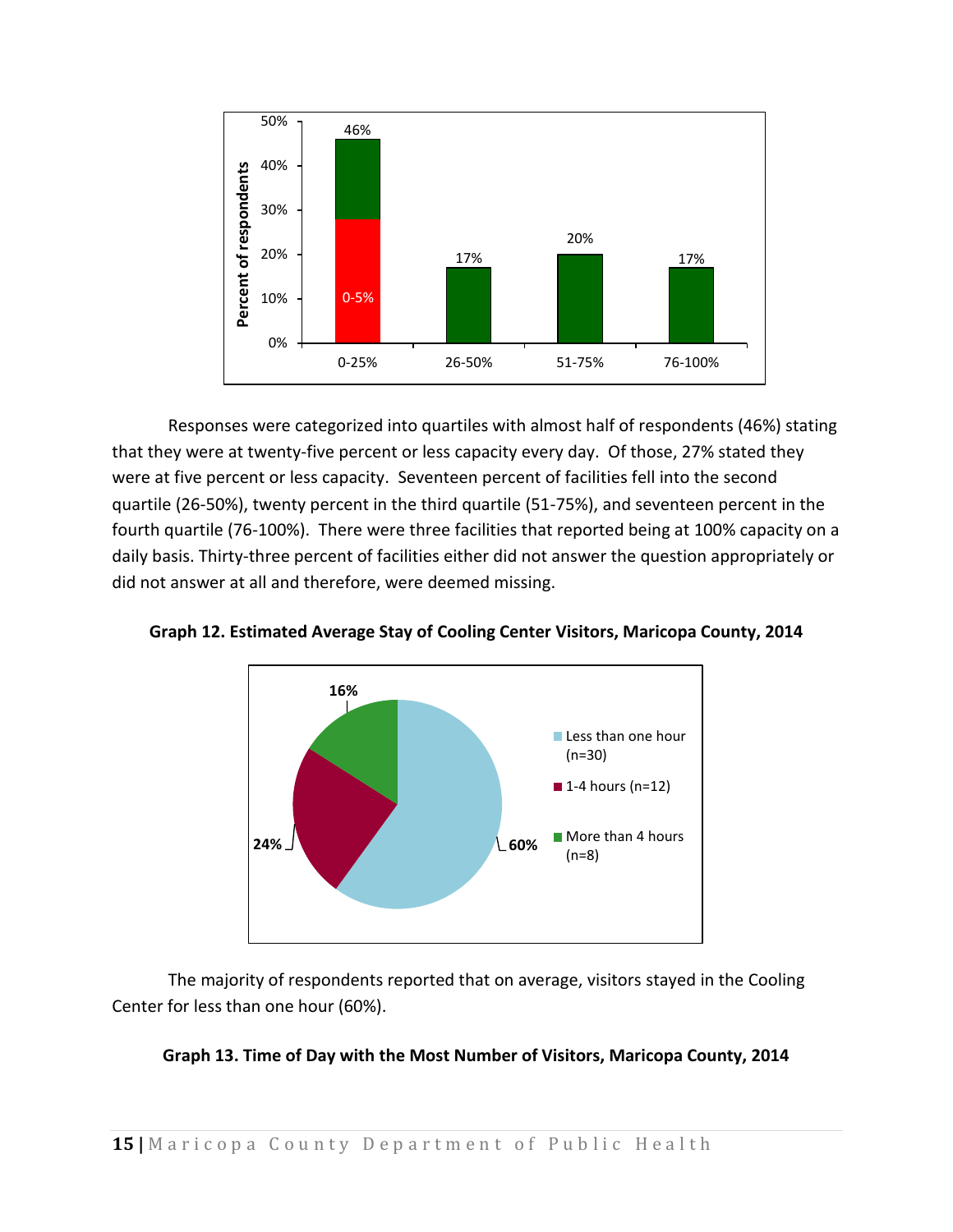

Although facilities reported that visitors came at all times of the day, midday was reported as having the most visitors (61%).



**Graph 14. Days of the Week with Highest Number of Visitors, Maricopa County, 2014**

The majority of respondents reported weekdays had the highest number of visitors (92%) with only four facilities (8%) indicating that weekends had the highest.

| Month         | Mav | June | July | August | September |
|---------------|-----|------|------|--------|-----------|
| #of           |     |      |      |        |           |
| Respondents   |     | 14   | 33   | 29     |           |
| % of Visitors |     |      |      |        |           |
|               | 21% | 27%  | 64%  | 56%    | 14%       |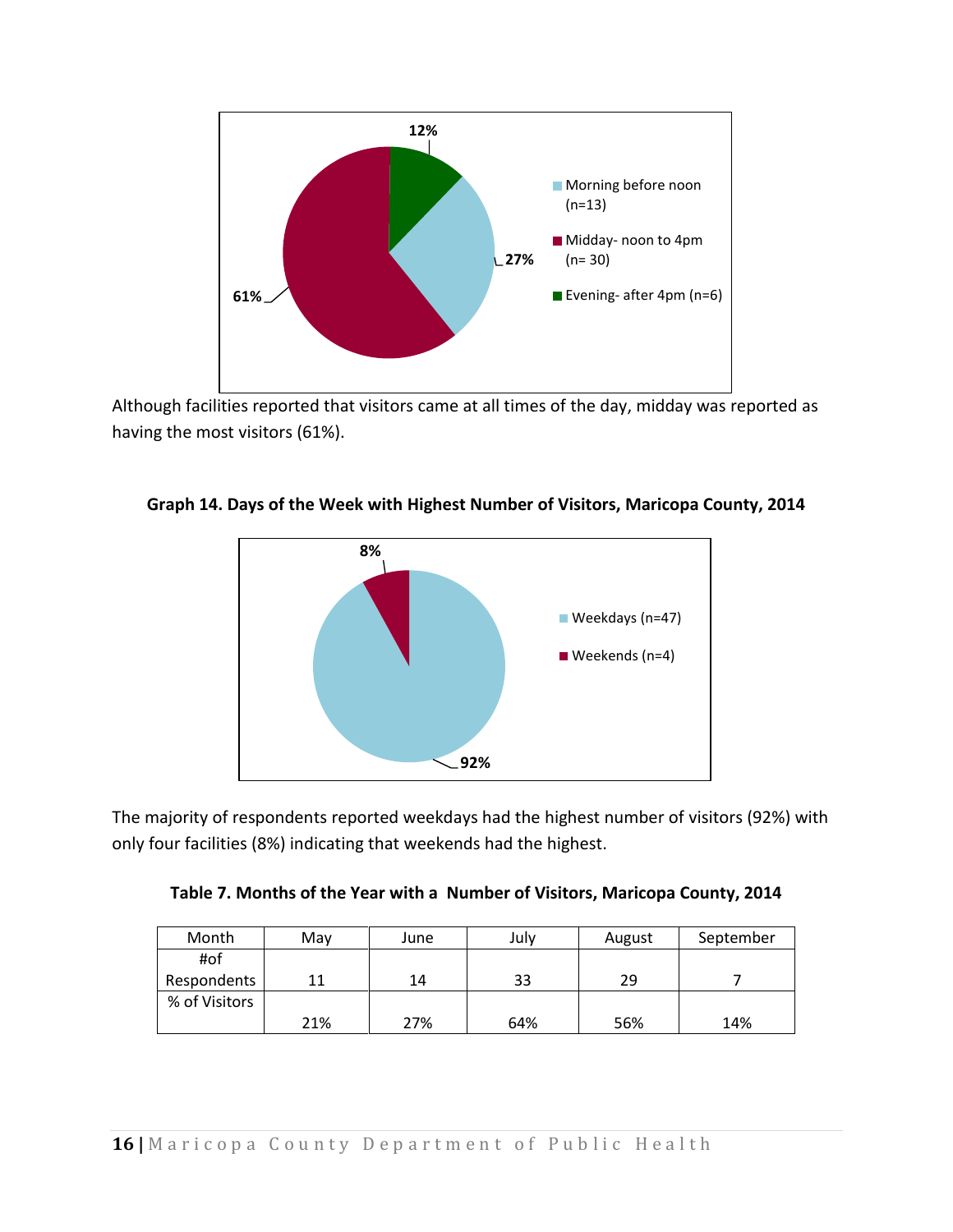The majority of respondents stated that more people visit their Cooling Center in July and August (64% and 56% respectively). The lowest number of visitors utilizing the Cooling Centers occurs in September (14%).





Comments about facility capacity and utilization were aggregated. Thirty-one percent of facilities indicated that visitations to their facility varied considerably. See table 6 below for a sample of verbatim responses referring to capacity and utilization. Other comments include: service animals are allowed; may exceed capacity during an emergency; no laying policy; no roaming policy; one big room for cooling center; cooling center is separate from all other facility services; and overnight stay allowed.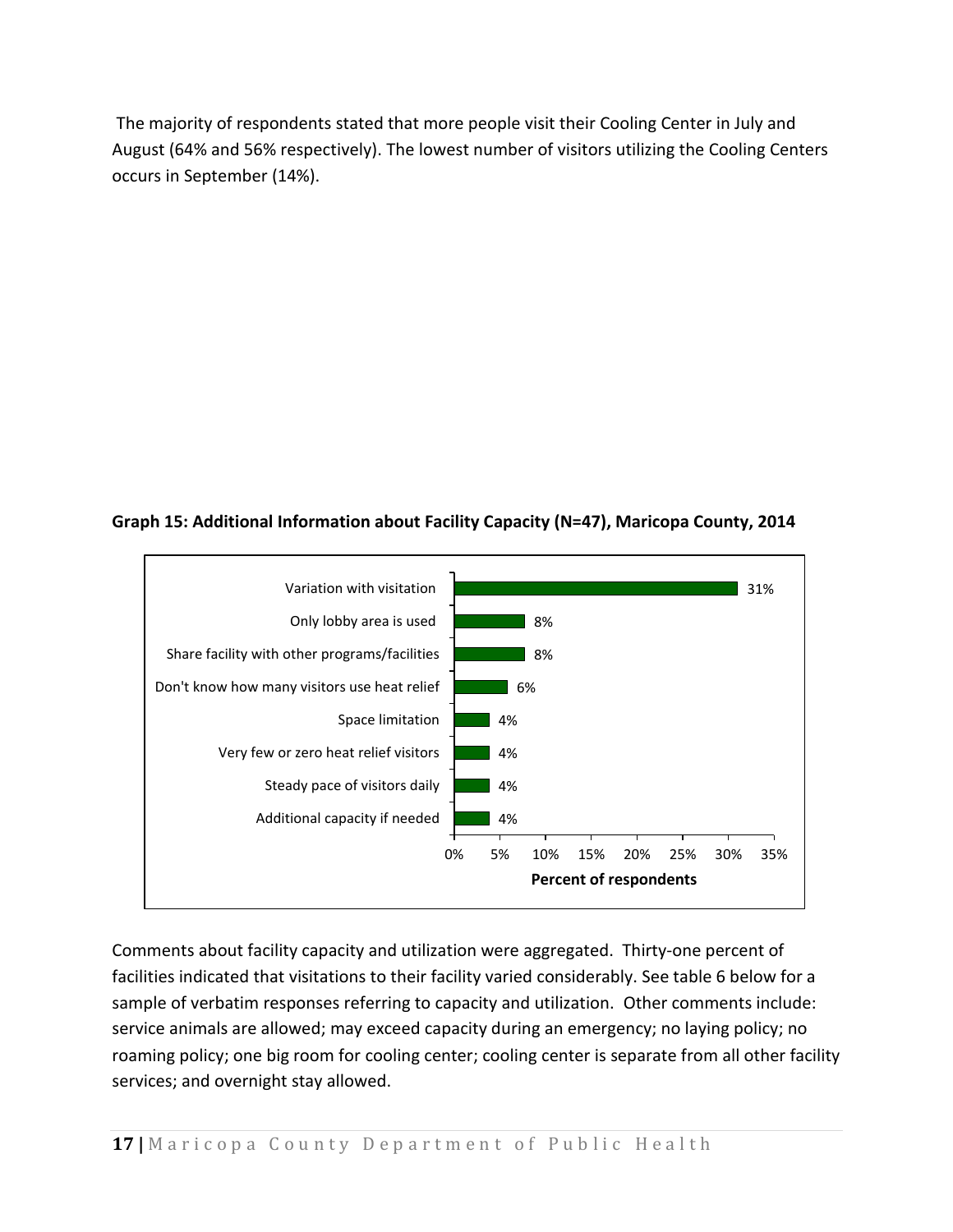### **Table 8. Sampling of Verbatim Responses about Capacity/Utilization, Maricopa County, 2014**

"We have the most visitors early in the season and then again in August."

"Tuesday through Thursdays are the highest traffic days."

"The first week of the month is the lowest number because of military and welfare checks come the first week of the month."

"No one has visited this site so I do not have the answers to these questions."

"Flow of visitors depends on temperatures."

"Lobby area is main Cooling Center. All day Cooling Center visitors is uncommon, but does occur once in a while."

"Not much space, basically front lobby waiting room."

"This is our first year as a Cooling Center… our set up has worked pretty well so far, although we keep the Cooling Center area separate from the senior center area because of our vulnerable population."

### **Services and Supplies**

#### <span id="page-17-0"></span>**Graph 16: Additional Services or Supplies Provided to Visitors (N=52), Maricopa County, 2014**

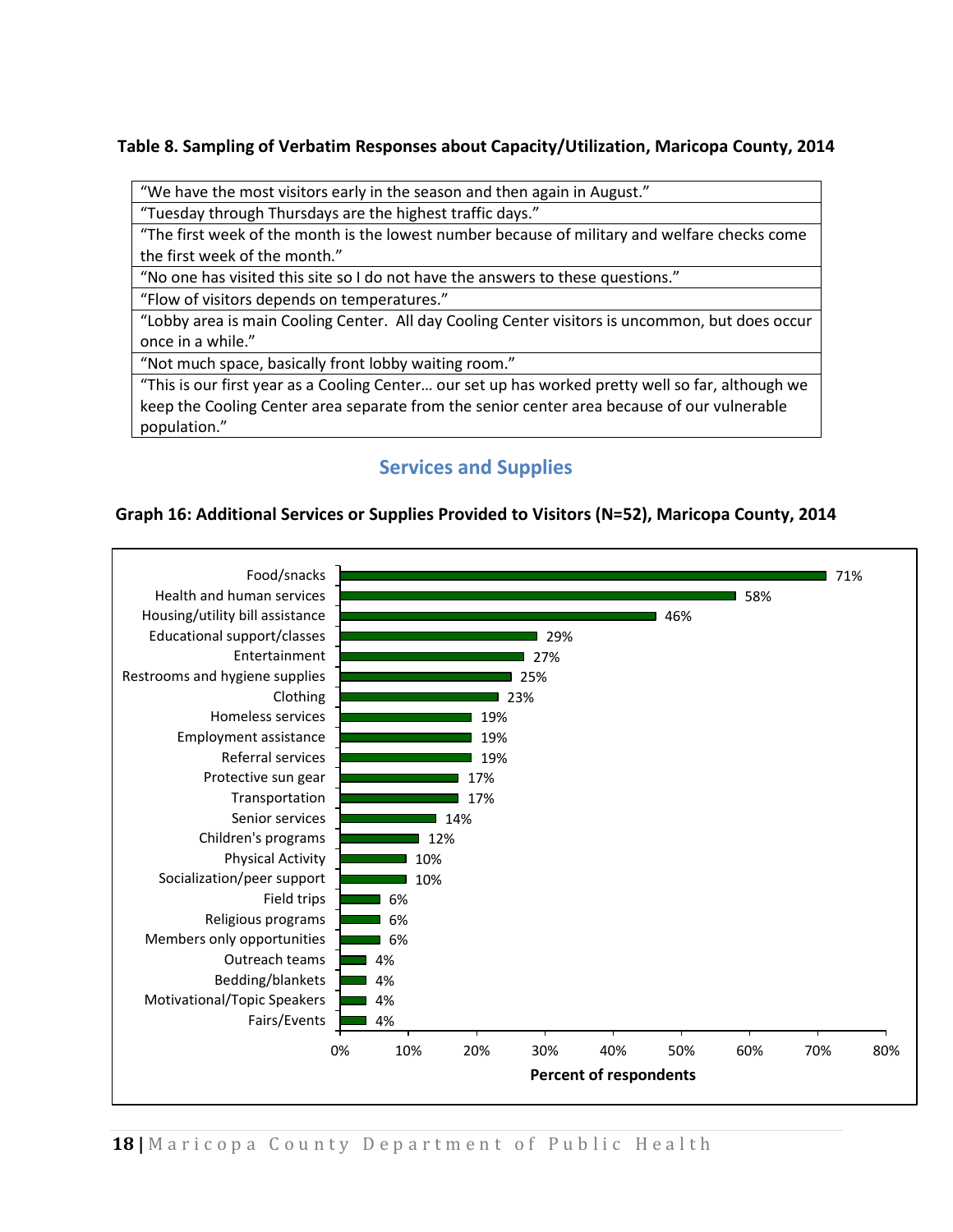The facility managers reported providing a wide variety of services. The majority reported that they supply food or snacks and provide health and human services like case management and food stamps. A little less than half (46%) of facilities offer some type of housing assistance. Other services provided include restrooms and hygiene supplies, children's programs, religious programs, homeless services, and protective sun gear. See table 9 for a sample of verbatim responses referring to supplies and services.

### **Table 9: Sampling of Verbatim Responses about Services and Supplies, Maricopa County, 2014**

"Facility provides non-profit related services, including financial assistance and tax preparation, social services (Healthy Mothers, Healthy Babies), LIHEAP rental assistance and aid paying water and electricity bills. Hygienic items such as socks…"

"Snacks (granola bars, healthy snacks), workforce connection, Health Arizona (DES screening and application process), Nutrition and health resources (First Things First, referrals to St. Mary's food bank, etc.)"

"Meals, entertainment (sing, dance, games, ping pong), help applying for social services (food stamps, AHCCS), brown bag lunch once a week, arrange transportation for them (free/low-cost taxi service to and from senior center). Members of the senior facility come in for the social aspect."

"Membership base is 1500. They have guest speakers often from partner agencies that come in and speak about the importance of staying hydrated and cool in the heat."

"They would have to be a paying member. We have a big screen TV people can watch when they cool off."

"Art classes, exercise, supplemental food, cards, bingo, educational info, human services information, medical information, housing, SS info."

"Bottled water, sunscreen, lip balm, sun glasses, and hats."

"Recreation and socialization, various classes. We also host children's programs at the park so they often will come in for water as well… Indoor walking gym and workout room, senior center services, parks and rec services."

#### **Graph 17: Source of Bottled Water, Maricopa County, 2014**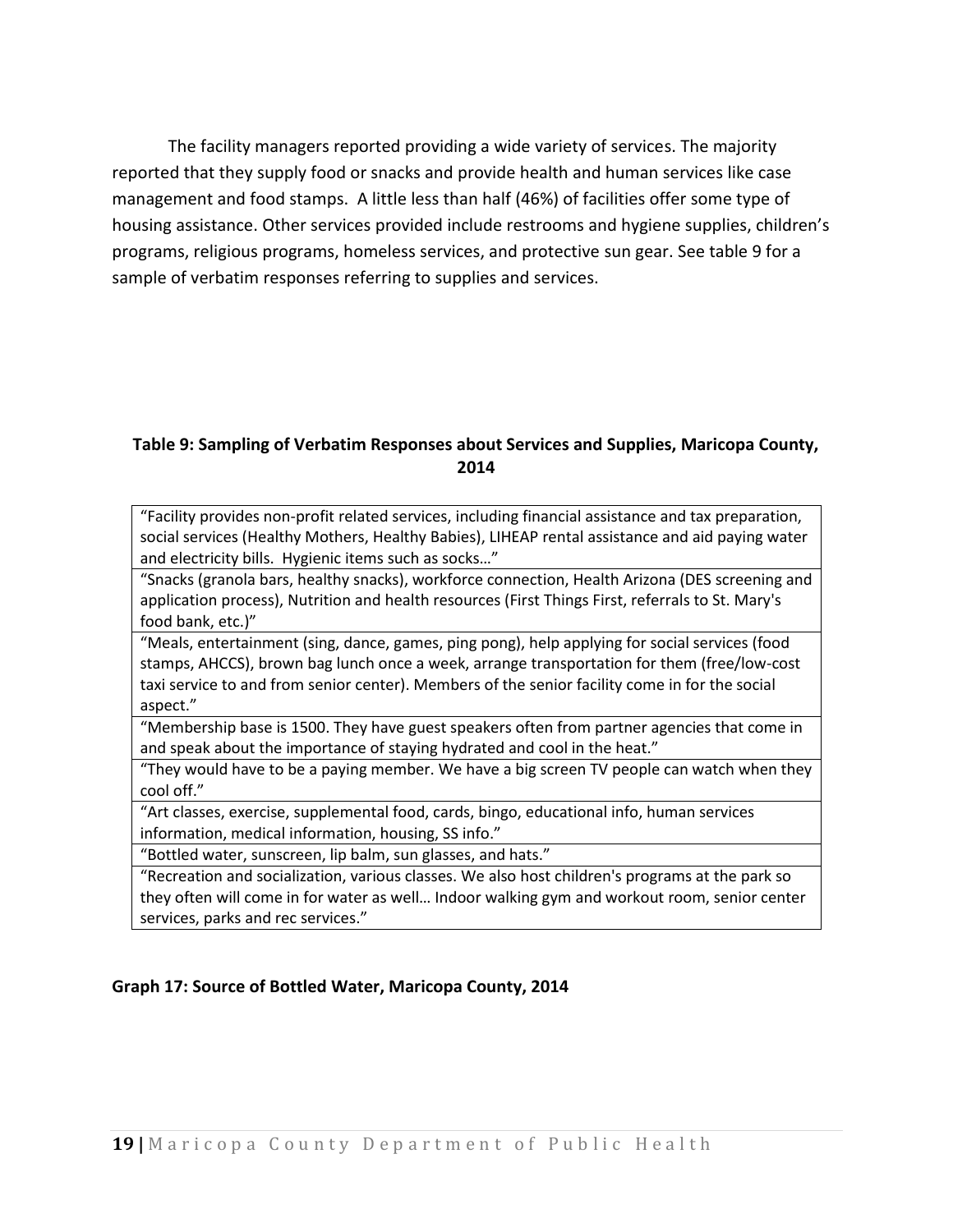

**Graph 18: Average Amount of Water Bottles Distributed on a Typical Day, Maricopa County, 2014\***



Approximately half of facilities (49%) went through one case of water per day. A little over a quarter (27%) of facilities used 2-3 cases per day. Twenty-five percent of facilities went through 4 or more cases per day.

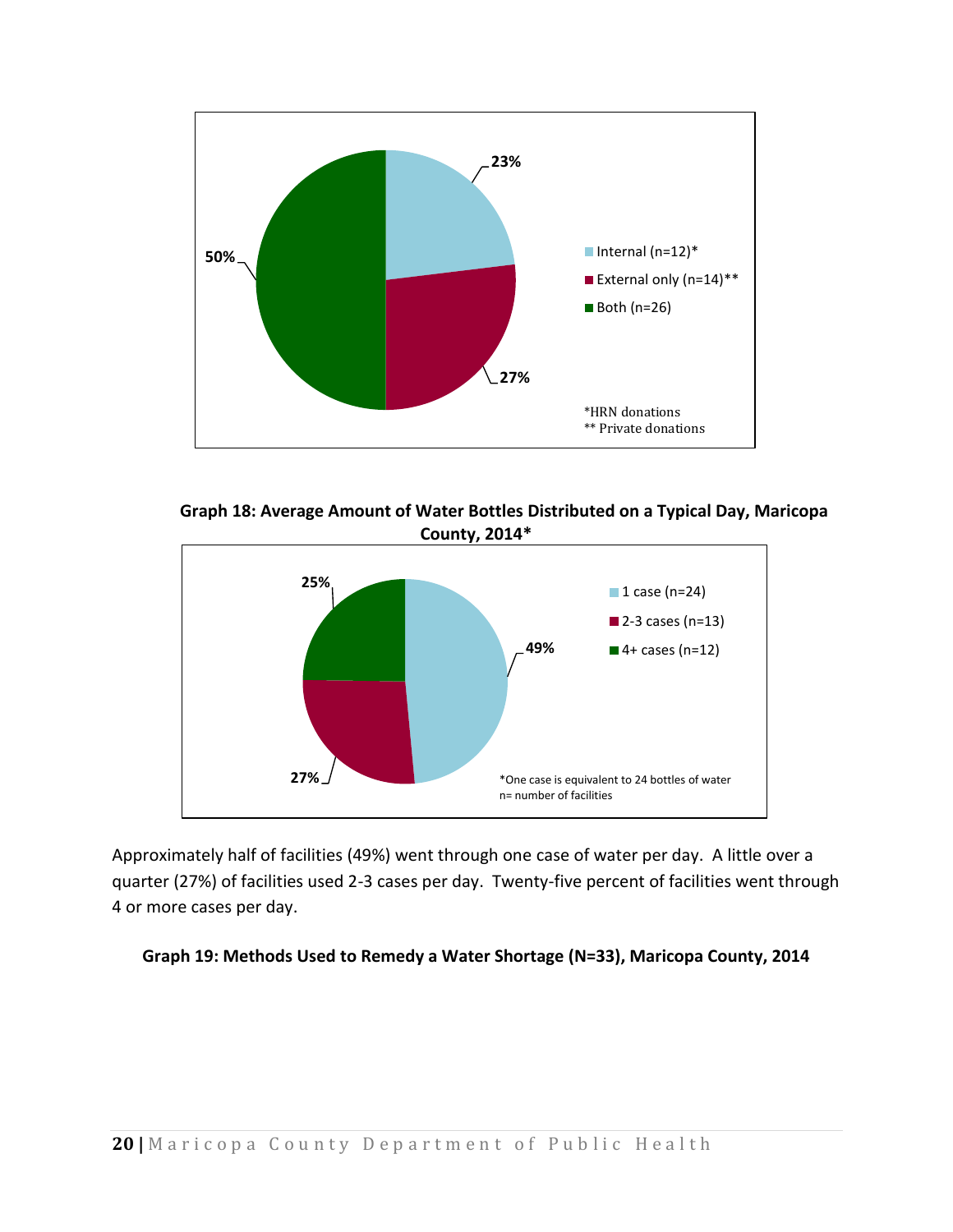

Approximately one-third of respondents (33%) reported having run out of water for their visitors. Twenty-five percent of facilities mentioned that they would purchase more water in the event of a water shortage. Other facilities reported having internal or emergency funds to purchase water, using tap water, receiving community/external donations, receiving help from the city, receiving help from partner facilities, and working with HRN. See table 10 below for a sample of verbatim responses referring to water shortages.

### **Table 10: Sampling of Verbatim Responses Regarding Water Shortages, Maricopa County, 2014**

| "External funding to buy more water."                                                              |
|----------------------------------------------------------------------------------------------------|
| "Once the facility reaches 50% of its water capacity it obtains additional water supplies from the |
| City."                                                                                             |
| "If we run out of water we make an announcement at the church and beg for donations. We do         |
| have a misc. activities fund at the church that we can access to purchase water."                  |
| "Have them refill their bottles with water fountain."                                              |
| "Staff is dispatched to a nearby store to procure additional water supplies."                      |
| "We have some emergency funds set aside if we would need it."                                      |
| "They find other sources of water bottle donations, or buy the water themselves. They also         |
| have water cooler of non-bottled water that people can use."                                       |
|                                                                                                    |

### **Costs and Burdens**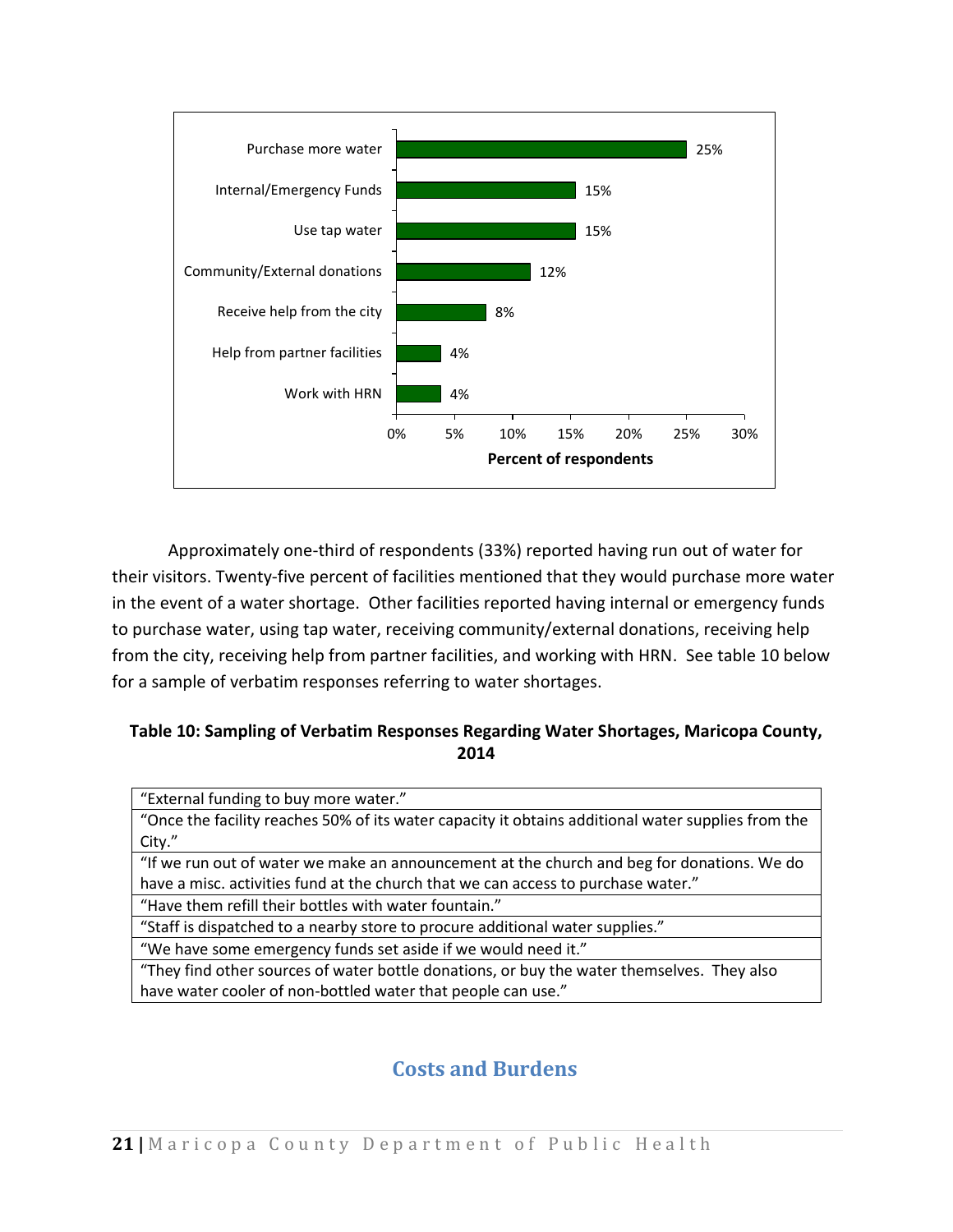

**Graph 20: Costs Associated with Serving as a Cooling Center (N=52), Maricopa County, 2014**

Sixty-two percent of respondents reported having no additional costs associated with serving as a Cooling Center. Almost a quarter of facilities said employee hours were a cost for their facility. See table 11 below for a sample of verbatim responses referring to facility costs.

### **Table 11: Sampling of Verbatim Responses Regarding Facility Costs, Maricopa County, 2014**

"Water, man/staff hours (minimal costs), costs of unloading donations (costs are calculated with annual costs of the entire facility)."

"No additional costs are imposed on the facility due to servicing as a Cooling Center."

"Costs of water purchased."

"Utilities and space (hours of operation are the same as normal business hours). Approximately \$500 a month to run Cooling Center services with normal services."

"No additional costs, well within existing operating costs. Staff time is not significantly diverted to cooling/hydration activities and fits within existing services."

"There are costs associated with water bottles, keeping buildings cool, having staff available, training for CPR/first aid, signage and other materials that are printed/distributed, and possibly some costs for media announcements/advertising."

"Not any real additional cost, facility would be open for cooling and heat relief anyways. Manpower is the one cost that is present to distribute the water bottles, but that is also core to their central mission."

### **Graph 21: Frequency of Costs Incurred from Serving as a Cooling Center, Maricopa County, 2014**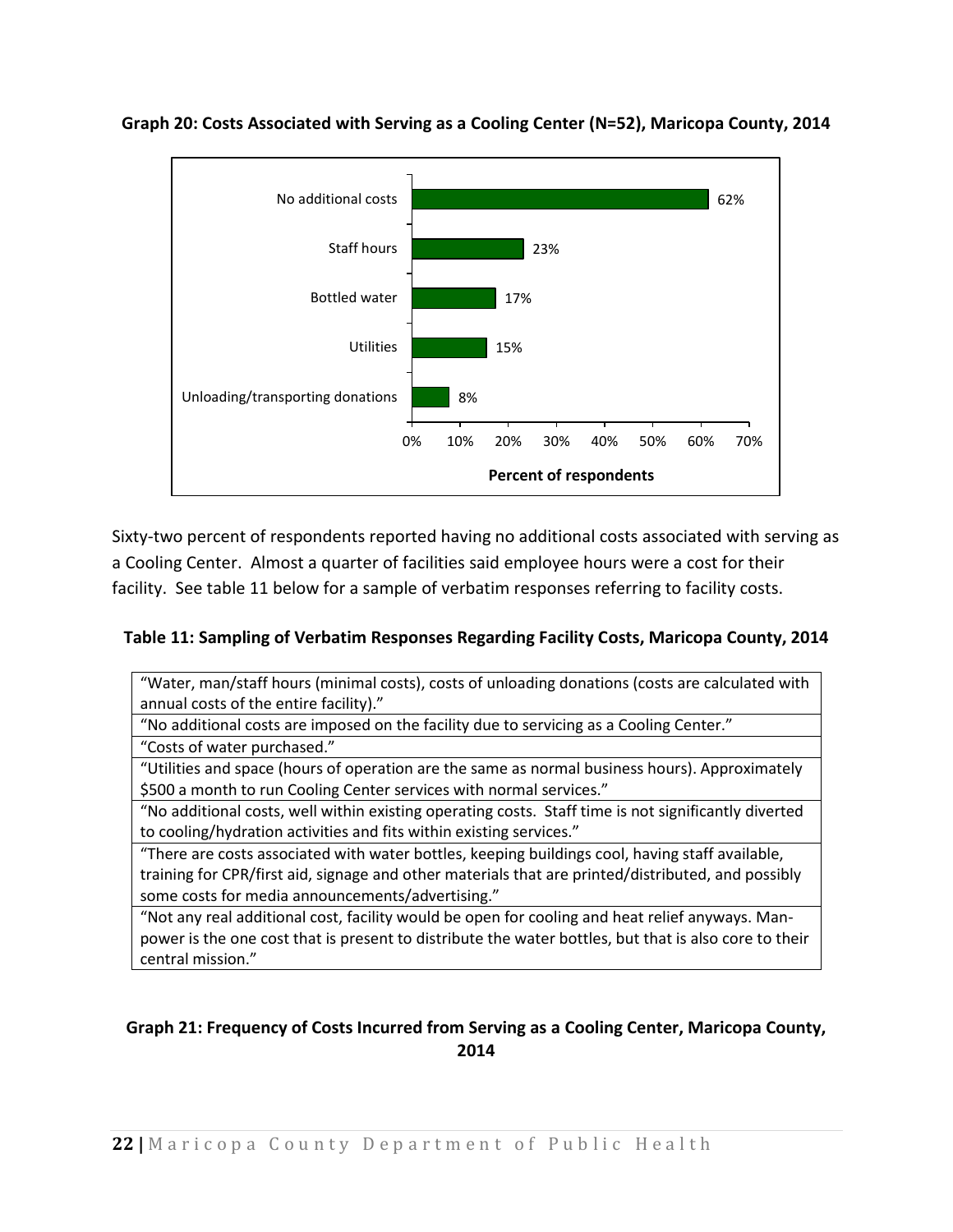

A follow-up question was asked whether these costs were incurred on a daily, annual or per event basis. The majority of facilities said costs were incurred annually (59%), about a quarter of facilities (26%) said the costs were incurred daily, and 15% of facilities said expenses were incurred for each event.



**Graph 22. Sources of Assistance to Offset the Additional Costs (N=45), Maricopa County, 2014**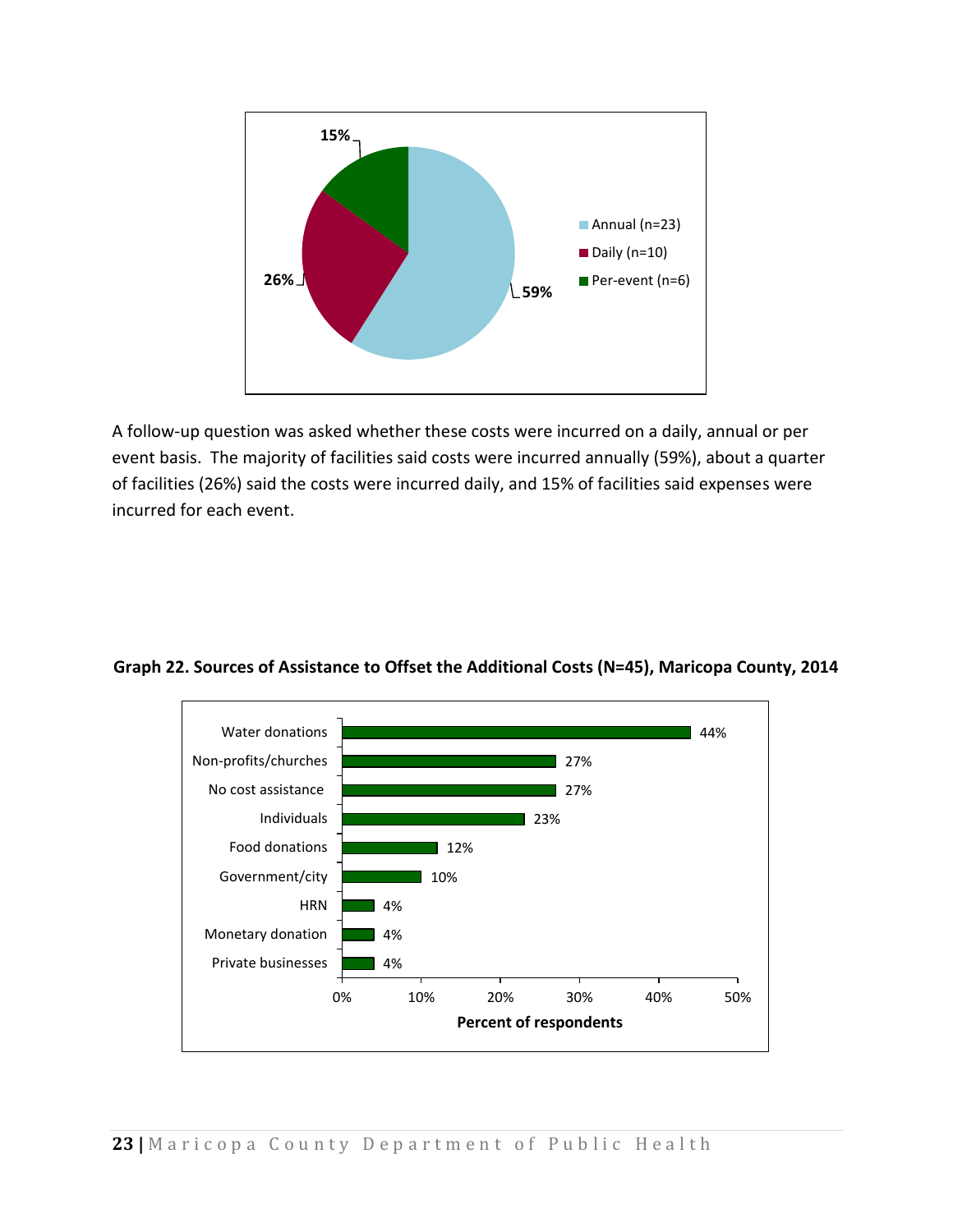Seventy-three percent of respondents reported receiving some assistance with their facility costs. Forty-four percent said they were given water donations. About a quarter stated they received help from non-profits or churches. Twenty-seven percent stated they did not receive any cost assistance. See table 12 for a sample of verbatim responses referring to assistance source.

#### **Table 12. Sampling of Verbatim Responses Regarding Assistance Source, Maricopa County, 2014**

"Individuals donate checks and they are sent down to human services." "Waste Not donates food. St Vincent de Paul donates food. One gentleman donates food by himself. Water from other churches of other denominations."

"We have had water donated by Circle K."

"Facility is operated by the City of Phoenix. Some assistance is received in terms of donations of water from members and surrounding community."

"Most of the benefactors are churches. It is a federal Food Bank that is also partially funded by donations. Water provided by outside donors, also some from the HRN makes up 100% of water supply."

"No, self-sufficient besides city of Phoenix operating funds."

"Have people that donate things and money on a monthly basis."



### **Graph 23. Constraints Faced by Cooling Centers (N=50), Maricopa County, 2014**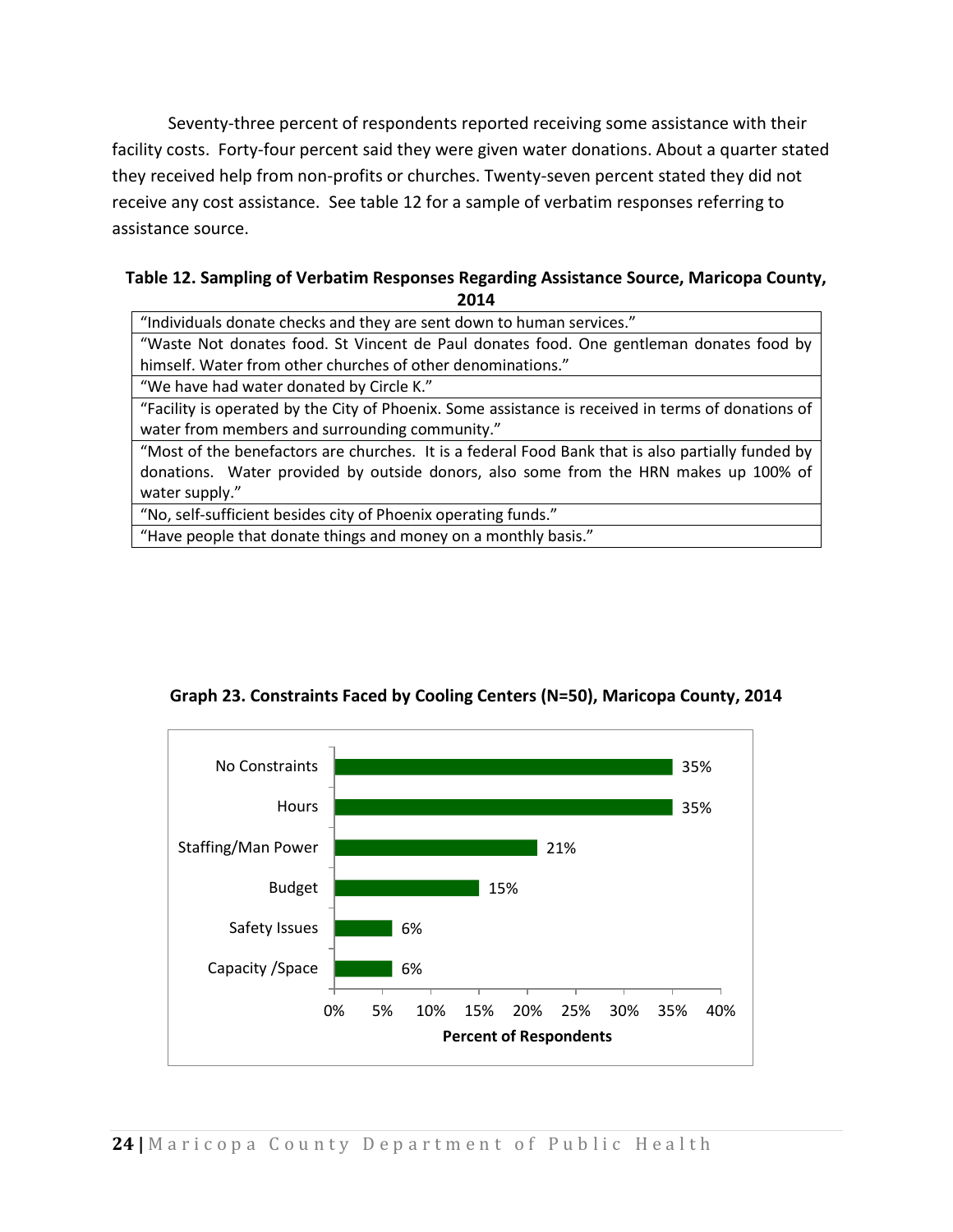Respondents were asked what constraints their facility faces when providing services and if any of those constraints are significant enough to limit participation next season. Thirty-five percent cited the hours of operation as a constraint; these respondents discussed wanting to be open on weekends or having longer evening hours. Another 35% of respondents did not report any constraints. Thirty-four percent stated that they had planned to participate next year because there were no constraints significant enough to limit their participation. See table 13 for a sample of verbatim responses referring to facility constraints.

### **Table 13. Sample of Verbatim Responses Regarding Facility Constraints, Maricopa County, 2014**

"During the school times there is concern regarding child safety from those who enter the site. This is minimized by separating children into different rooms and kids are required to leave before 6pm."

"Due to budget cuts, our facility was supposed to close but staff took cuts/concessions. Operates year to year based on budget."

"No, but we close at five. If we have an emergency we will open."

"If we were to open up longer we would offer a whole other category of service, anything more than that would be more like a shelter/other service. Limitations based on manpower. If the costs of safety exceed costs of benefits the church may consider ending the program."

"Unsure why we don't receive any visitors, but no visitors is a constraint."

"The facility is constrained in the hours it can be open (8-5). There are no constraints that would make participation difficult or unlikely next season."

"Only closed on Sunday, but not a lot of activity on the weekends. High crime rate area. Very low traffic rates after 6:00pm."

"Cannot be open on the weekends, but this will not stop them from participating next year."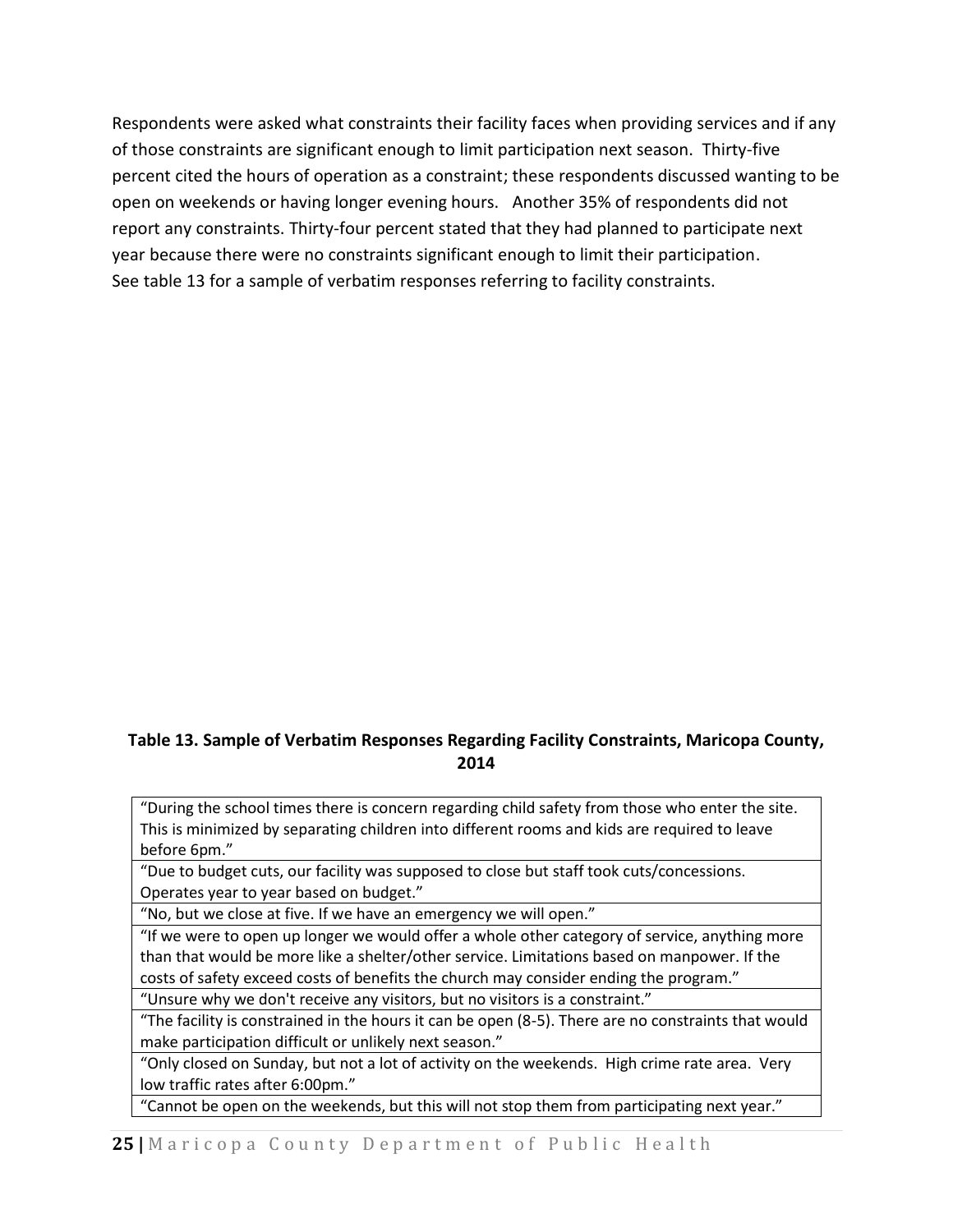"Location is the best and worst - very convenient for Tempe but mixing homeless and campus life not always good. Sometimes constraints are faced because of volunteer numbers, 1-2 days per summer that they cannot open because of manpower."



**Graphs 24. Additional Staff Needed to Operate Cooling Center, Maricopa County, 2014**

More than half of the respondents (54%) reported needing at least one staff member in addition to their regular staff in order to operate their cooling center.

### **Graph 25. Services and Supplies that would be Provided Given Unlimited Resources (N=50), Maricopa County, 2014**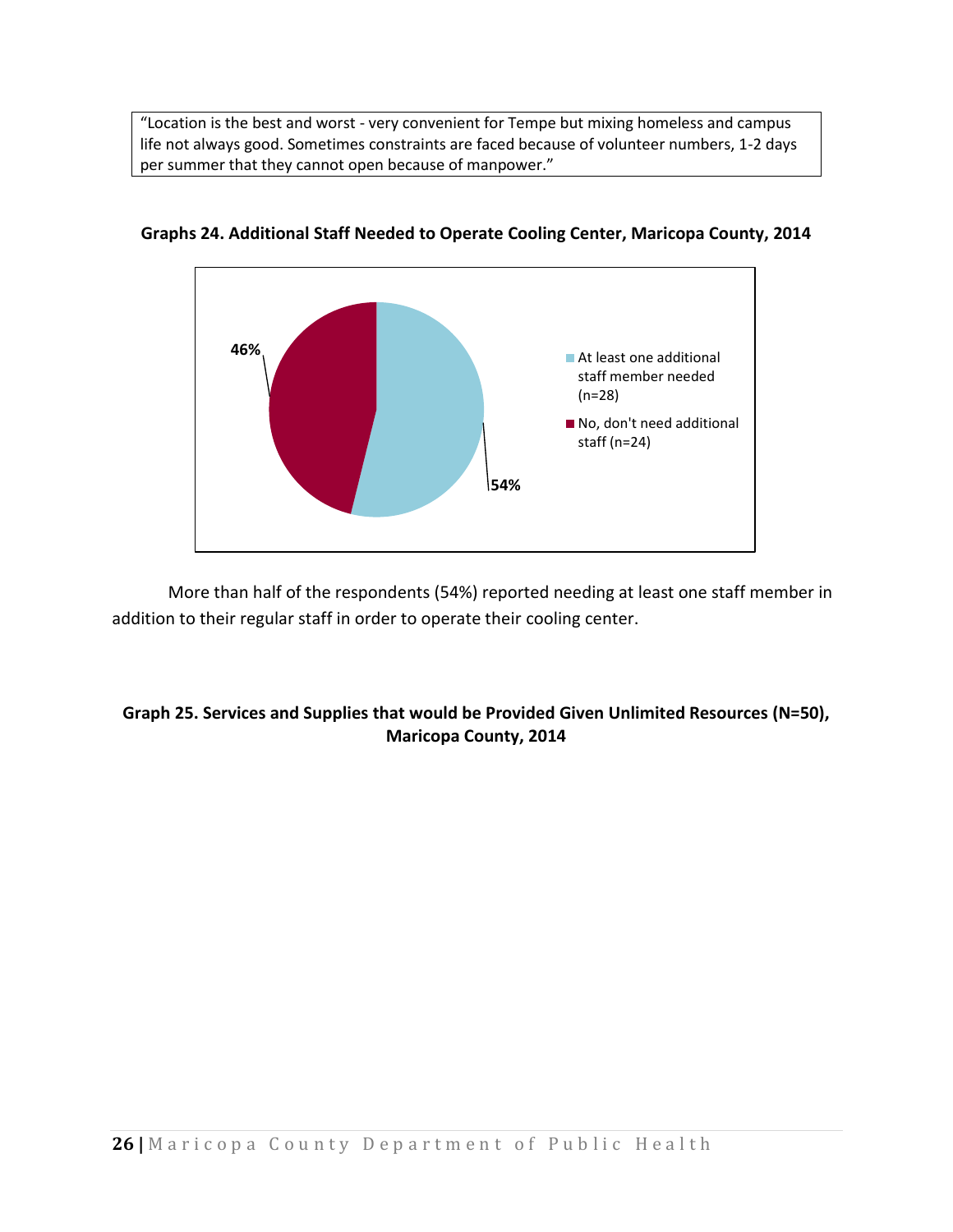

Twenty-nine percent reported wanting to provide various items to keep their visitors cool. Some examples of items suggested include: reusable bottles, refrigerators, water coolers, and misters. Twenty-three percent said they would like to provide protective weather gear such as sunscreen, hats, and umbrellas. Other services/supplies that respondents would provide given unlimited resources include housing, utility assistance, and homeless services. See table 14 for a sample of verbatim responses referring to the services and supplies offered if resources were unlimited.

### **Table 14: Sampling of verbatim responses referring to services and supplies they would like to provide**

"The facility would like to offer more funds for emergency financial assistance/programs,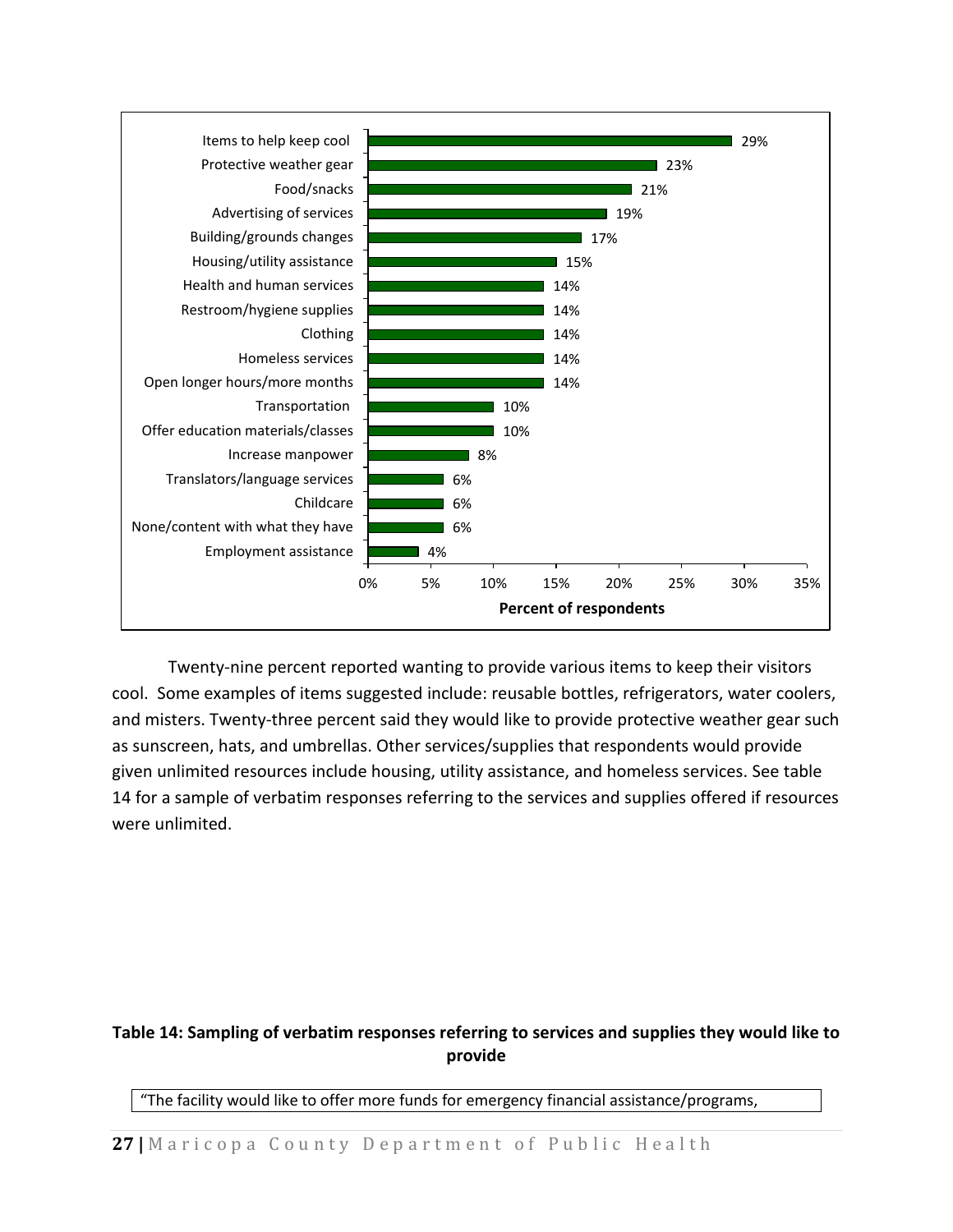including rental assistance and LIHEAP. Best practices are to let the community know about the heat relief efforts and other services offered."

"More housing units for our programs, larger area for people to come in and relax separate from those in the program."

"Refrigerated cooler in facility; Automatic doors to further ADA-compliance."

"One of the most important things would be an external sign on the outside indicating that the center is a cooling/hydration center. Maybe advertise on bus stops nearby… Also having a dry T shirt or something for hot sweaty people to change into would be handy, plus general shower or hygiene services would be a nice "perfect world" addition."

"I feel that we already provide the services intended for the Cooling Center so there is nothing else I could really think of. It would also be nice to offer evening or weekend hours set up at locations where there are vulnerable populations."

"Hats, sunscreen, sunglasses, ice packs for people to put on the backs of their necks to keep cool when walking around, flip flops--anything that helps keep people cool."

"Extend hours, channel more people through the center, provide more education and outreach that the facility exists, serve more of the community, reinstitute mailing program, put more signage on and around the building, provide information to people about what exactly the senior centers do."

"More ramadas outside in the park for shade or other shade structures."

"More water, Flat screen TV, Shower vouchers, More bus tickets, More hygiene, Housing."

"It gets hot in March and April, would be nice to start earlier / they currently start when they get the HRN water."

"I wish it was a year round program. So many families come in to our building every day, and it is great to offer them water."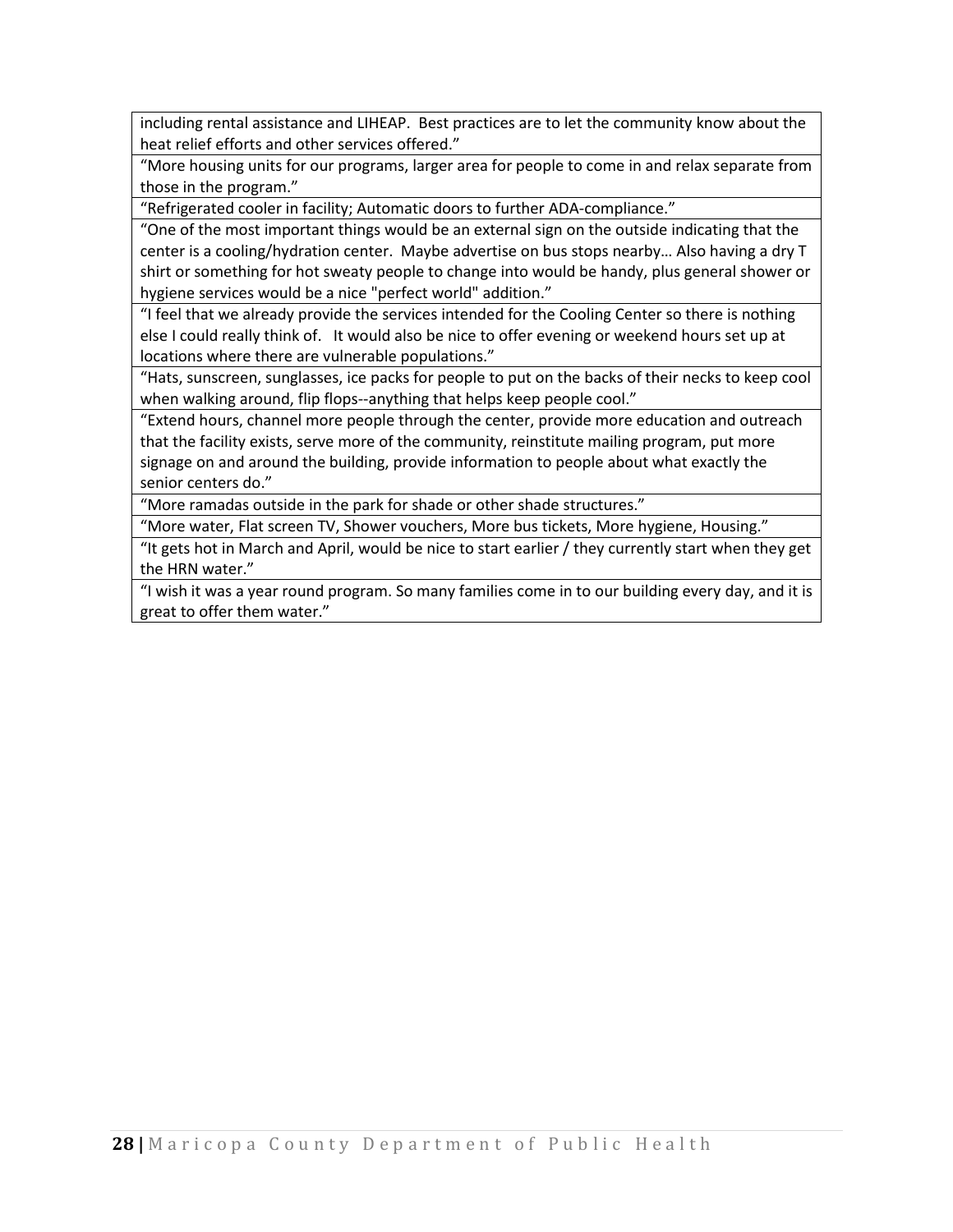### **Miscellaneous Questions**

### <span id="page-28-0"></span>**Graph 26. Accommodations for Individuals with Physical Disabilities (N=53), Maricopa County, 2014**



The majority of respondents (56%) stated that their facilities are American Disability Act (ADA) compliant. Another 31% of facilities did not mention ADA compliance but did state that they were able to accommodate individuals with physical disabilities. See table 15 for a sample of verbatim responses.

### **Table 15: Sampling of Verbatim Responses about Accommodating People with Physical Disabilities, Maricopa County, 2014**

| "We have a few in motorized carts, we take them straight into the dining hall to       |
|----------------------------------------------------------------------------------------|
| accommodate their needs. If they are on crutches or walkers or need help we have       |
| people in our program who help out."                                                   |
| "ADA compliant; interpreters for scheduling appointments; assess for emergency         |
| situations even if facility is at capacity."                                           |
| "Mobile devices, scooters, wheelchairs are provided every day."                        |
| "We have ramps, we allow handicapped people to be first in line for meals. We follow   |
| ADA guidelines."                                                                       |
| "We accommodate them just like we do with our members. Assist with whatever help       |
| they need."                                                                            |
| "We don't really have wheel chair accessibility so we might not be able to accommodate |
| them."                                                                                 |
| "Very wide doorway to accommodate wheel chairs; restrooms are handicap friendly."      |
|                                                                                        |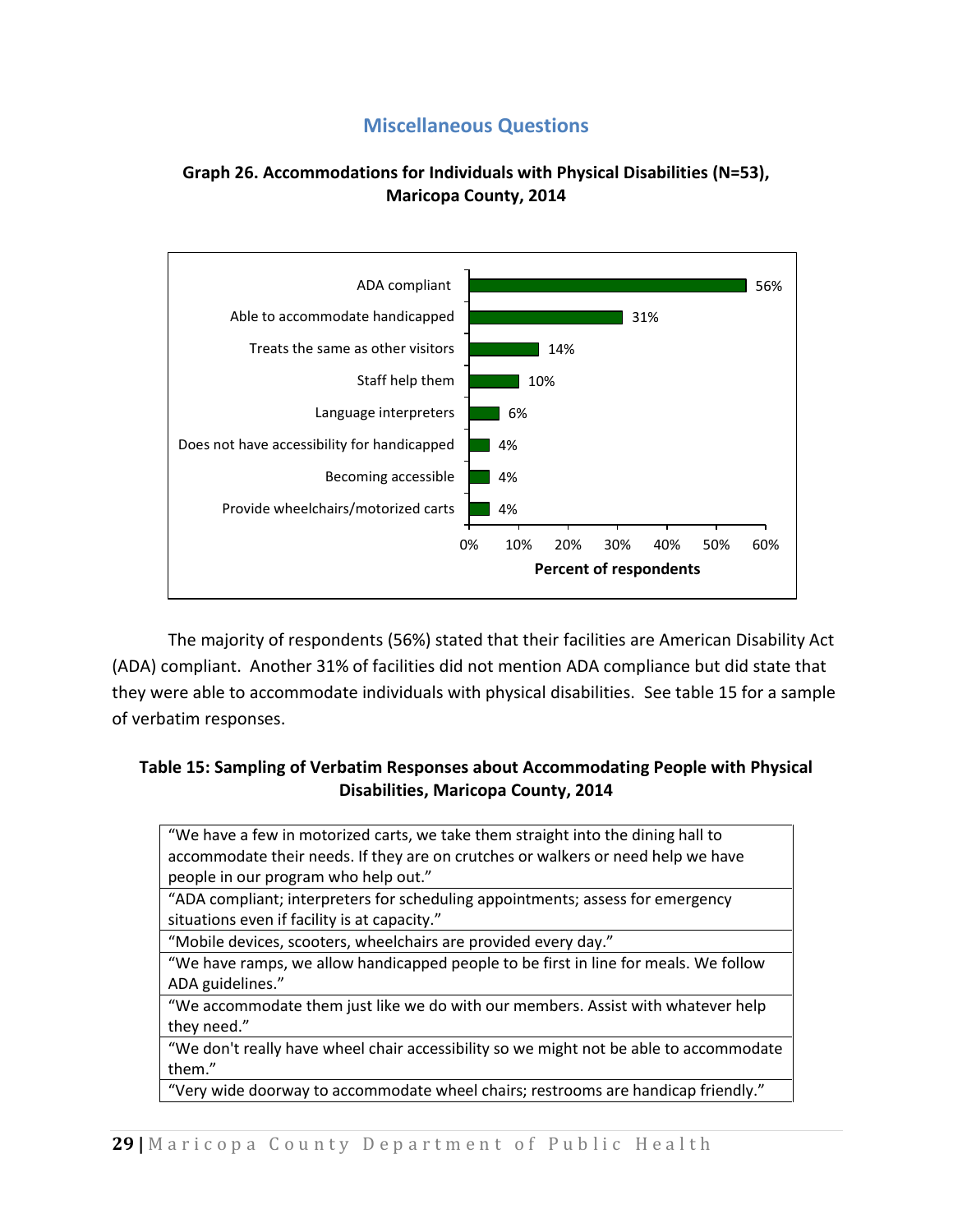

**Graph 27. Accommodations for Homeless Individuals (N=50), Maricopa County, 2014**

Thirty-nine percent of respondents reported providing supplies such as food, water, and clothing to those homeless individuals seeking relief. Twenty-seven percent of respondents mentioned referring homeless individuals to services such as shelters, mental health care services, and food banks. One facility mentioned they have specific funds for serving the homeless and another mentioned providing transportation for them. See table 16 for a sample of verbatim responses referring to accommodations for the homeless.

### **Table 16: Sampling of Verbatim Responses about Accommodating the Homeless, Maricopa County, 2014**

"Homeless individuals are treated in the same manner as others but may be asked to leave if they become disruptive or interfere. Can offer food (cookies, crackers, pretzels) and food boxes paid for via St Mary's."

"Homeless individuals are welcome to come in. Some had displayed probable mental issues in the process of creating a disturbance and getting out of hand. They are asked to leave. To those looking for a place to stay longer term we may refer to shelters."

"We open our door for anyone. 'You are welcome tomorrow' concept--if they are too intoxicated or aggressive we always tell them they are welcome… tomorrow."

"We invite them to come in and sit and rest… We recently had a woman who had been sleeping outside so we invited her inside, gave her water and food. We always offer and make it available."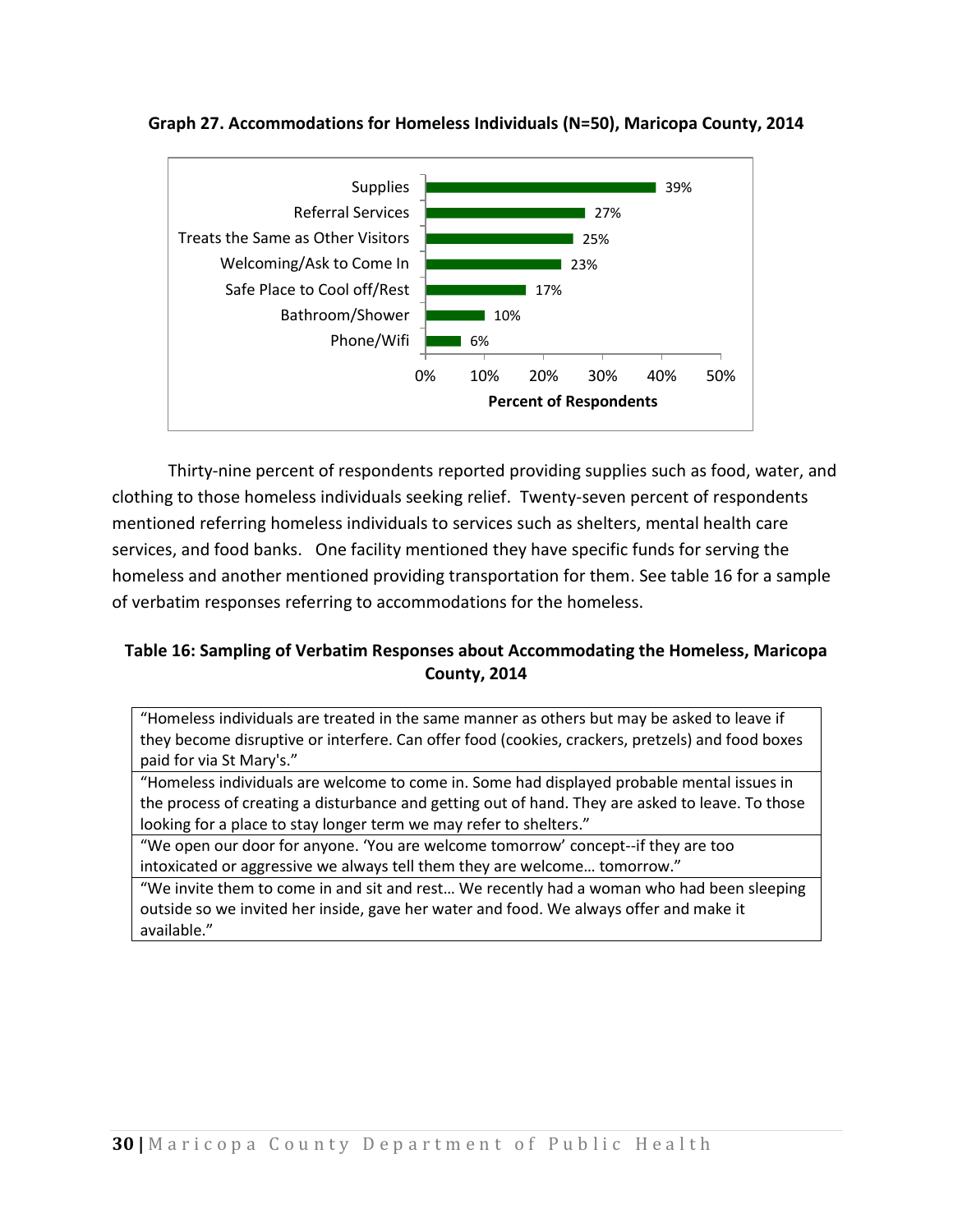

**Graph 28. Accommodations for non-English Speakers (N=52), Maricopa County, 2014** 

Almost 80% of respondents indicated having a staff member that is a Spanish translator. Twenty-seven percent use external translation services, mostly telephone, while some use a translation app such as Google Translate or offer print materials in another language. Others use non-verbal communication or reach out to other facilities with translators. A few offer translation services in languages other than Spanish. Other comments made include: encouraging visitors to bring their own interpreters and offering language training on site. See table 17 for a sample of verbatim responses referring to non-English speaking accommodations.

#### **Table 17: Sampling of verbatim responses referring to accommodating non-English speakers**

"We have an interpreter. Half of our staff is bilingual. We do have a caseworker that speaks Arabic. We also have a phone translation service."

"Bi-lingual English/Spanish services are offered. Translation systems are used for other languages as well as ASL. The facility may reach out to other centers which have known translating capabilities for languages besides English & Spanish."

"They have some on-call translational services. Have used neighborhood children to assist with translation, Translational apps, Working on some online Spanish emersion training for volunteers… higher demand for Spanish speakers."

"Spanish speaking bilingual staff are present, but other languages do not have resources for that ... but they end up making it work one way another."

"Don't have to be fluent in a person's language to help them with water and heat relief."

"Spanish speaking staff, but if language is other than Spanish or English then general body language communication is primary means of working with such individuals."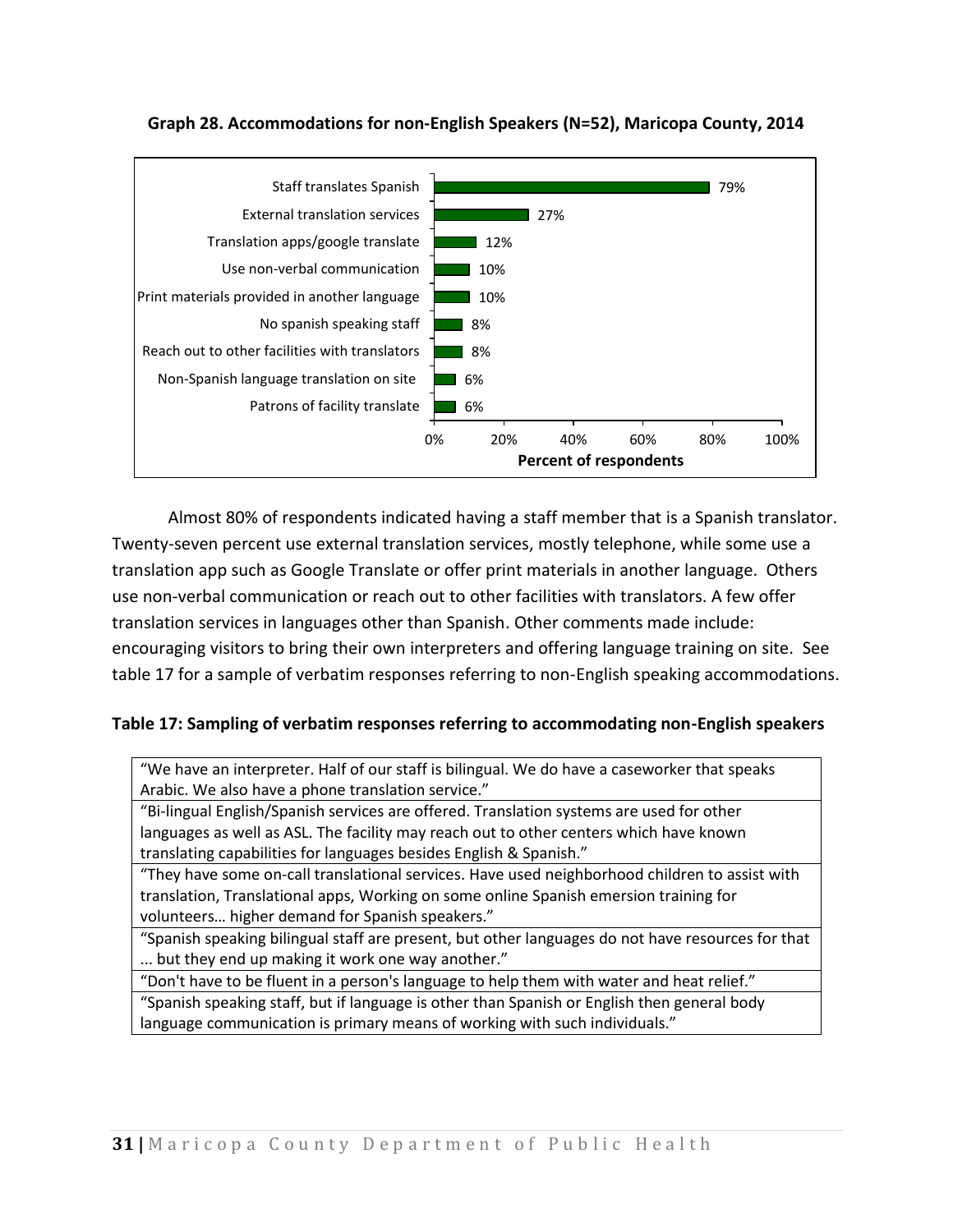

**Graph 29. Reasons for Turning Away Visitors (N=51), Maricopa County, 2014**

Forty-two percent of respondents reported that they have never had to turn someone away from services. Of the remaining respondents, the most frequently mentioned reason for why people are turned away was the issue of safety and behavior within their facility (56%). This includes general disturbance, disrespect, threatening, or obnoxious behavior towards other visitors. A couple of facilities said lack of independence or cognition is a reason to turn visitors away (4%). A few facilities said they would have to turn visitors away in the event of lack of food or water (4%). Other reasons not mentioned in the graph include: selling drugs; having pets or animals; not wearing clothing; carrying weapons; severe hygiene issues; sex offenders; and if their facility no longer had any available appointments. See table 18 for a sample of verbatim responses referring to turning visitors away.

### **Table 18: Sampling of Verbatim Responses Regarding Turning Visitors Away, Maricopa County, 2014**

"No even if they are intoxicated we would help them. We only call 911 if they are a danger to themselves or others."

"No one intoxicated or under the influence is allowed on the property. We have intoxicated guests wait outside the gate and serve them outside our property."

"Intoxicated, lack of social boundaries, not sufficiently cognitively independent to be at the facility."

"If an individual is intoxicated we will still give them water, we would not deny them water. If they are intoxicated or have behavioral issues we would ask them to leave."

"If they are intoxicated or inappropriate for our center we ask them to leave. We don't want to put our seniors in harms' way."

"People are turned away when they are fighting and/or threatening, but intoxication alone is not a reason for turning people away. Folks not turned away due to capacity, but rather stay times are reduced to accommodate new arrivals."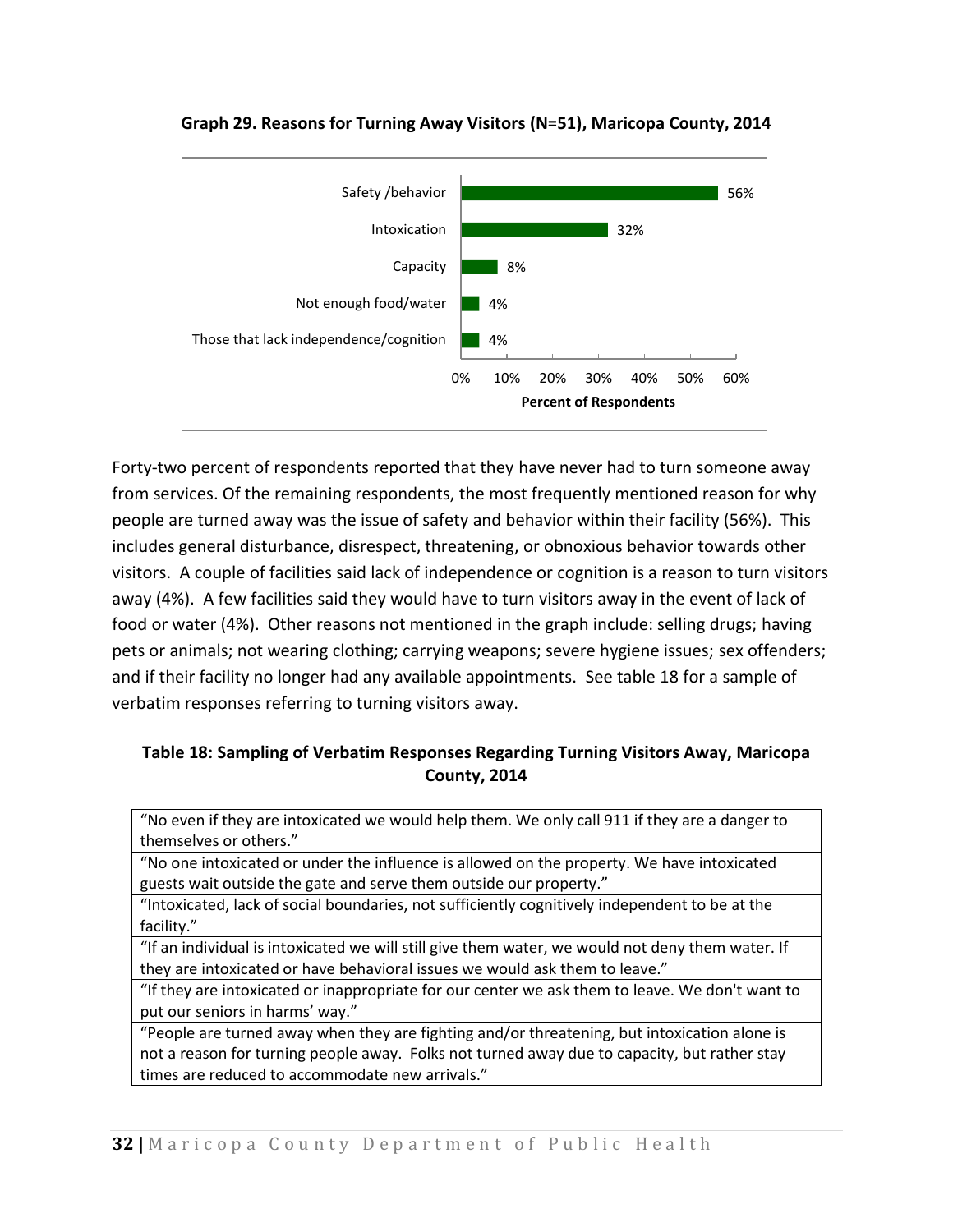

**Graph 30: Relationships with the Heat Relief Network (HRN) (N=37), Maricopa County, 2014**

Twenty-four percent said they were satisfied with their level of communication with the HRN. About 31% reported that their communication with the Heat Relief Network was minimal and 12% reported having no communication or direct contact with HRN at all. Additionally, 19% indicated that they were unaware or unsure of the level of communication with HRN. Some indicated a desire for increased communication from the HRN as well as additional water supplies. Two facilities said they did not know how to contact HRN. See table 19 for a sample of verbatim responses referring to the Heat Relief Network.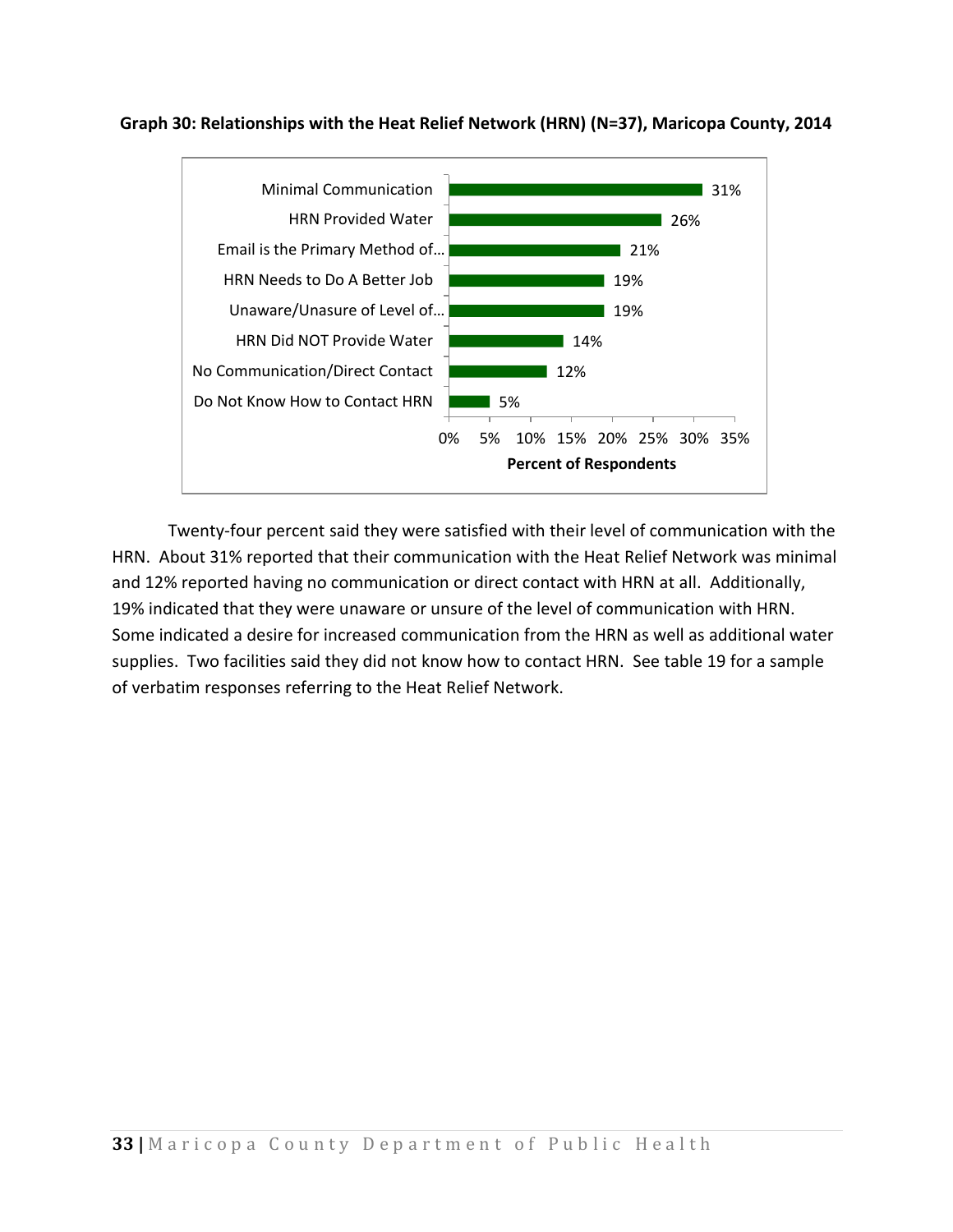### **Table 19: Sampling of Verbatim Responses Regarding the Heat Relief Network, Maricopa County, 2014**

"It's very important… could use more frequent and detailed coordination. & communication with larger HRN to get word out about the services. Only 1 official contact with HRN, first was to sign Cooling Center contract."

"Limited communication with the HRN… They only brought us the bare minimum cases of water. Since then we have had no communication with them. We need more open communication with them. HRN has not provided great value with donating water, etc."

"No direct communication with HRN, but they have been positive with deliveries of water, etc." "If we needed to we would find a way to contact HRN. The city of Phoenix has been very helpful

and we would find a way to communicate if we needed it but we don't often need it."

"We have had no direct contact. My supervisor is the point of contact for HRN. We did request water at one point and were only given 3 cases of water, even though we go through almost a case a day."

"Communication with HRN is pretty good but mostly handled at the administrative level. It would be nice if the staff could be more involved in assisting the community/brainstorming solutions and kept more informed as far as what is going on across the network."

"Minimal, we were contacted via email. They do not provide water for us. The communication and guidance should be more clear. Other than the email we received from MAG about getting out name on the map we have had no communication. The best explanation we have had about the project has come from you."

"Very good, all by email… Also has meetings with the Tempe homeless coordinators to keep in touch with one another.

"It would be nice to have them check in with us on our water status, like a once a month check in."

"They have been great so far! The only communication we had was the set up. No one has called to check in on us or offered to help out."

At the end of the questionnaire, facilities were asked if there was anything else they would like to add. Remaining additional comments made in the miscellaneous section include: old addresses on maps are not being updated; visitor surveys are difficult to complete; population served is not technology savvy; and finally, no generator or back up exists during black outs.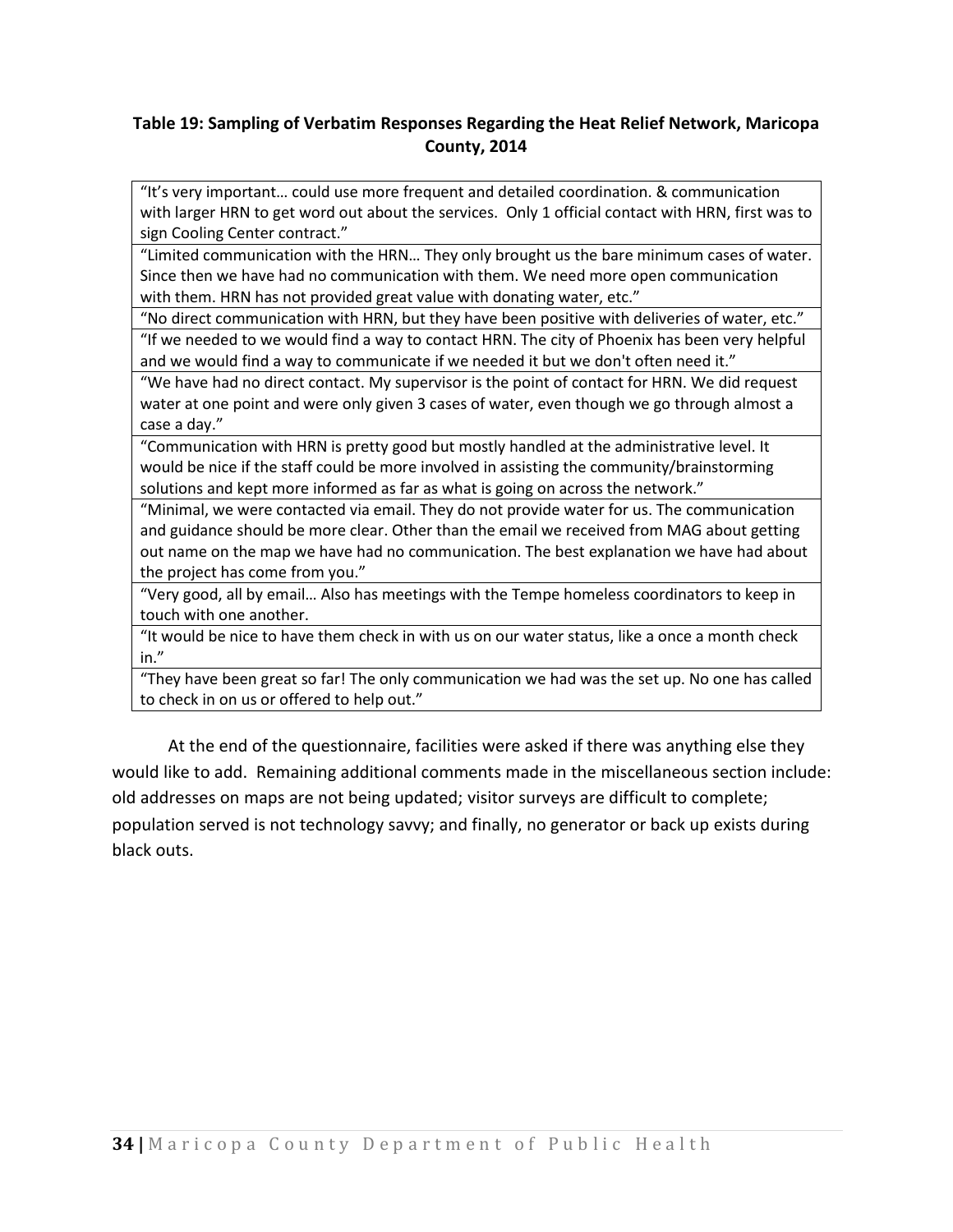## **Limitations**

<span id="page-34-0"></span>Potential limitations of the facility manager survey include:

- Varying quality of data collected**:** each staff member has their own style of interviewing and interpreting responses, although every effort was made to standardize interviews.
- Possible misinterpretation of questions by the interviewee
- <span id="page-34-1"></span> Manual data entry: data entry errors might have occurred from converting written responses into an electronic database.

## **Conclusions**

Highlights of the facility manager survey include:

- The most commonly reported motivation for facilities to become cooling centers was a sense of community.
- The majority of respondents reported mid-day (12pm- 4pm) as the time of the day when the highest number of visitors come
- Less than half of cooling centers operate outside of regular business hours
- The majority of respondents reported that they distribute about one case of water (24 bottles of water) per day
- Food/snacks and health and human services were the two most commonly reported additional services besides water to cooling center visitors
- The majority of respondents reported needing at least one additional staff member in order to operate the cooling center
- Most respondents indicated that 50% or less of facility capacity is used by visitors daily
- Visitors are only turned away for adverse behavior
- The majority of facilities have a bilingual staff member
- About 40% of cooling centers offer additional services for the homeless
- About 60% of facilities are ADA compliant and >90% are able to accommodate individuals with access or functional needs.
- Respondents expressed a desire for enhanced communication with the Heat Relief Network

Overall, facilities recognized the need for cooling centers within their communities. They also emphasized the importance of getting to know their community and understanding the demographics of the people served. Facilities expressed appreciation and pride in being able to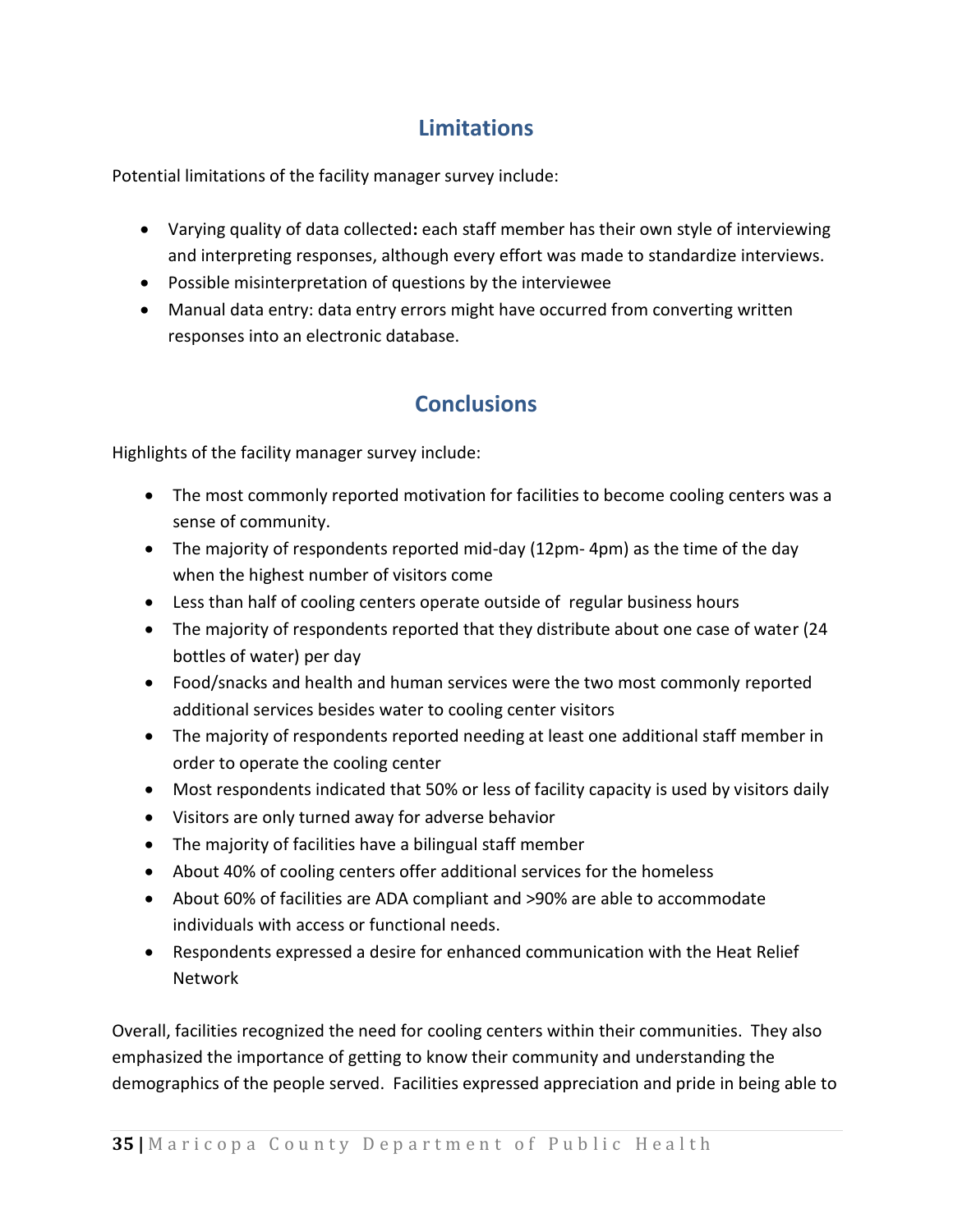provide their services to the community. They are interested in forming collaborations and partnerships with other cooling centers, in order to share best practices. A large emphasis was placed on defining the role of the Heat Relief Network and supporting its commitment to leading the communication efforts within the network and amongst all centers.

## **Appendix**

### <span id="page-35-0"></span>Cooling Center Evaluation: Facility Manager Interview

Facility Manager Survey

Annually, MCDPH tracks and reports on heat-associated deaths in the county. Since 2006, Maricopa County has seen 632 heat-associated deaths, a little less than a hundred a year. While the number of deaths varies each year, the number of deaths has been on the rise in recent years. Analysis of these heat-associated deaths indicates that homeless populations are at high risk as well as elderly individuals in their homes who either are not using or do not have access to air conditioning. MCDPH's overarching goals for this evaluation are to understand the role that the Heat Relief Network cooling centers play in supporting these at-risk individuals and determine if there are underserved areas which might benefit from Heat Relief Network cooling center recruitment.

Interviewer's Name:

Interviewee's Name:

Name of Cooling Center:

Cooling Center Address:

Date of Interview:

Basic Facility Information

What is your position with this facility?

How long have you been working with this facility?

How many years has this facility been operating as a cooling center?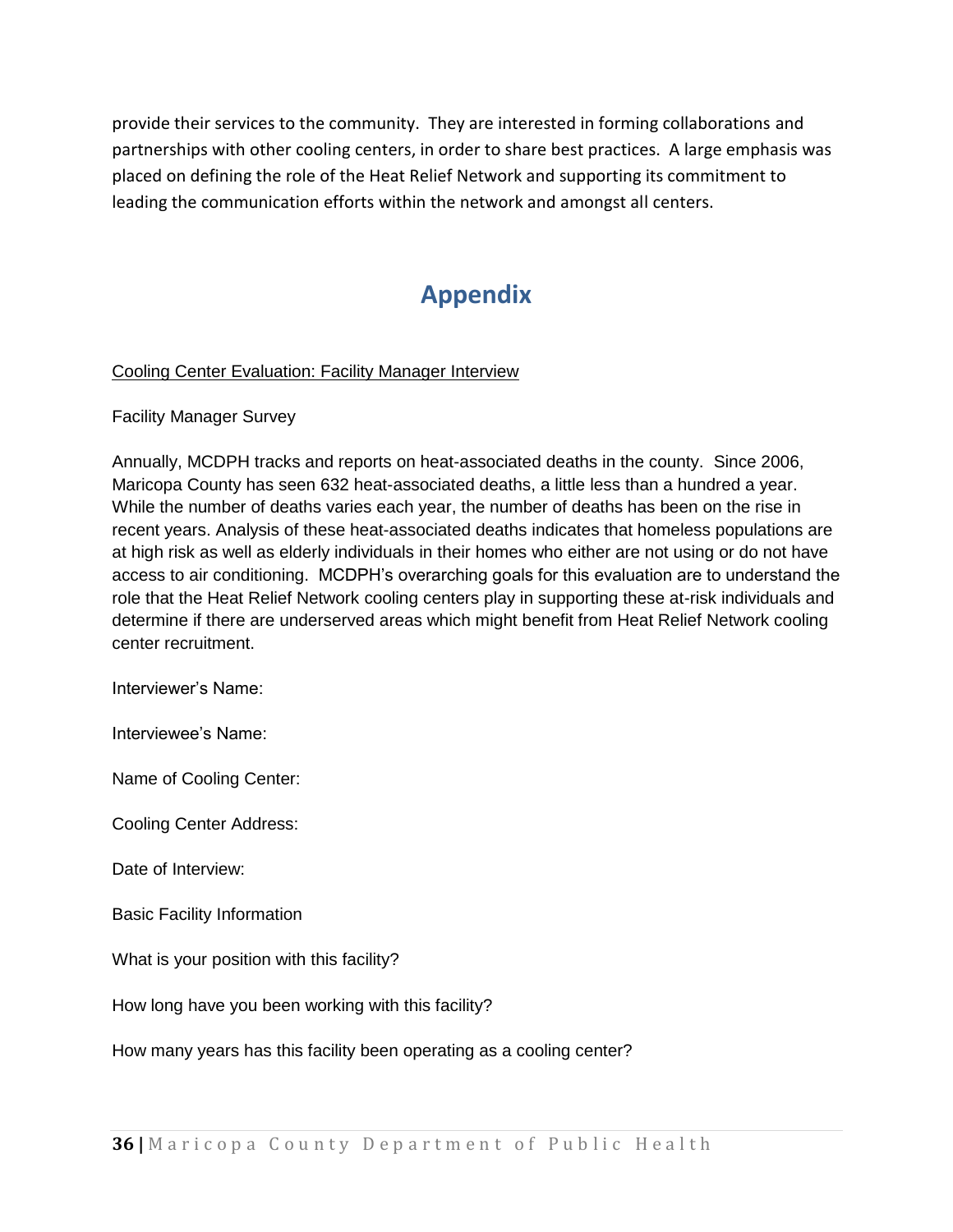What days is the facility available for use?

- □ Sunday
- **Q** Monday
- $\Box$  Tuesday
- □ Wednesday
- $\Box$  Thursday
- **D** Friday
- □ Saturday

What are the facility's hours of operation?

Is a daily sign-in sheet of visitors kept at your site?

- Yes
- $\Omega$  No

Is a record or log kept of daily visitor counts?

- Yes
- $\Omega$  No

Are these records (daily visitor counts) maintained/preserved?

- Yes
- $\Omega$  No

What motivated your facility to become a cooling center?

How does your facility alert the public that services are available?

Does your staff have an established protocol in the case of medical or other emergencies?

Cooling Center Capacity and Utilization

What do you estimate the total capacity of the cooling center to be?

Total Capacity: Estimate or Actual?

- Estimate
- Actual

On average, what percentage of this capacity is used by visitors on a daily basis?

Percentage of capacity used: Estimate or Actual?

- Estimate
- $Q$  Actual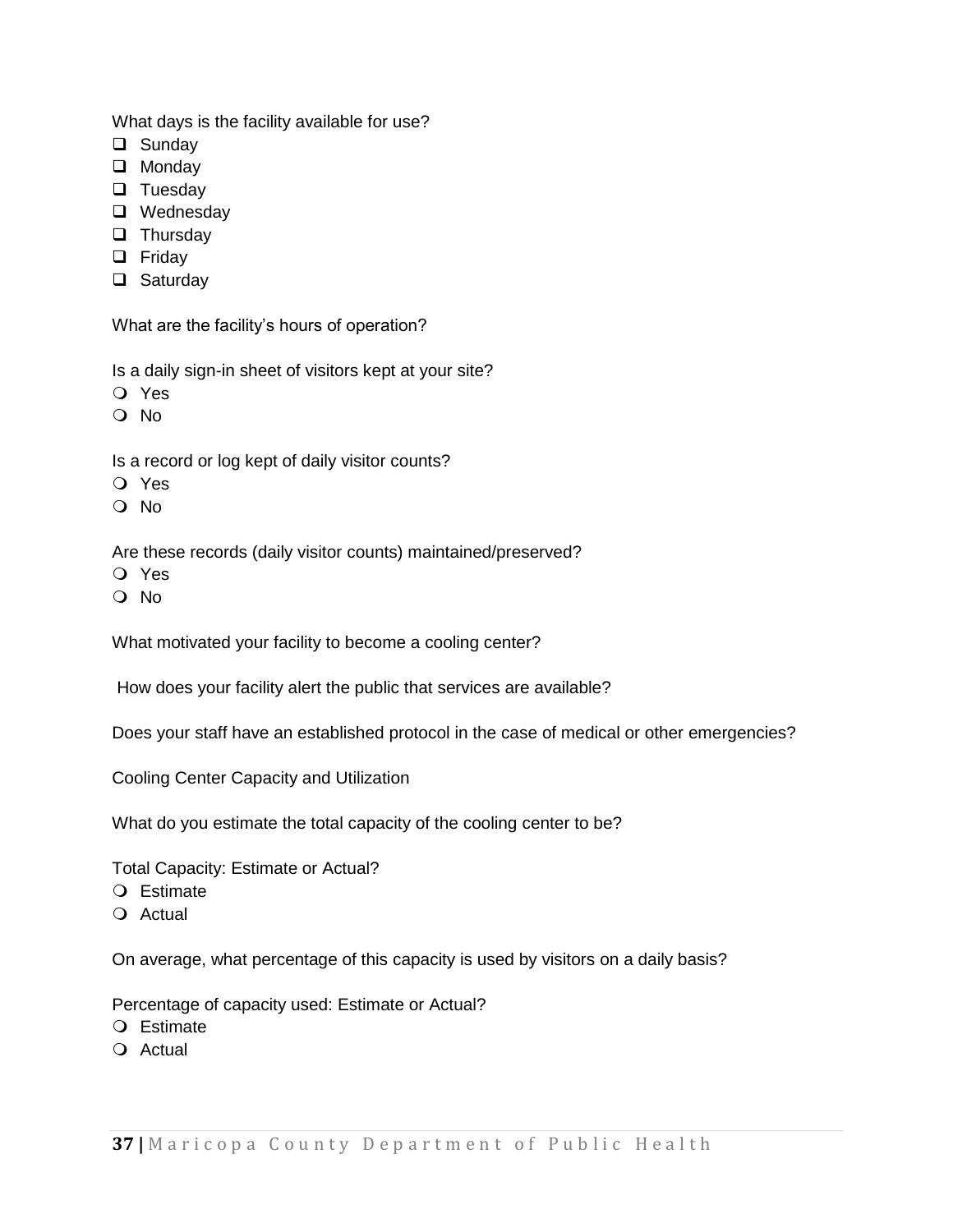On average, how long do visitors stay in the cooling center?

- Less than one hour
- O One to four hours
- $\bigcirc$  More than four hours

Length of visitor stay: Estimate or Actual?

- Estimate
- $Q$  Actual

At what time of day is the number of visitors the highest?

- O Morning (before noon)
- $\bigcirc$  Midday ( between noon and 4:00pm)
- Evening (after 4:00pm)

Time of day with highest # of visitors: Estimate or Actual?

- Estimate
- O Actual

Additional Notes:

Q20 What days of the week tend to have the highest number of visitors?

- Weekdays
- Weekends

Day of week with highest # of visitors: Estimate or Actual?

- $Q$  Estimate
- O Actual

What month of the year tends to have the highest number of visitors?

- **Q** May
- **Q** June
- **Q** July
- **Q** August
- □ September

Month with highest # of visitors: Estimate or Actual?

- Estimate
- $Q$  Actual

Is there any more information about the facility capacity you would like to share?

Services and Supplies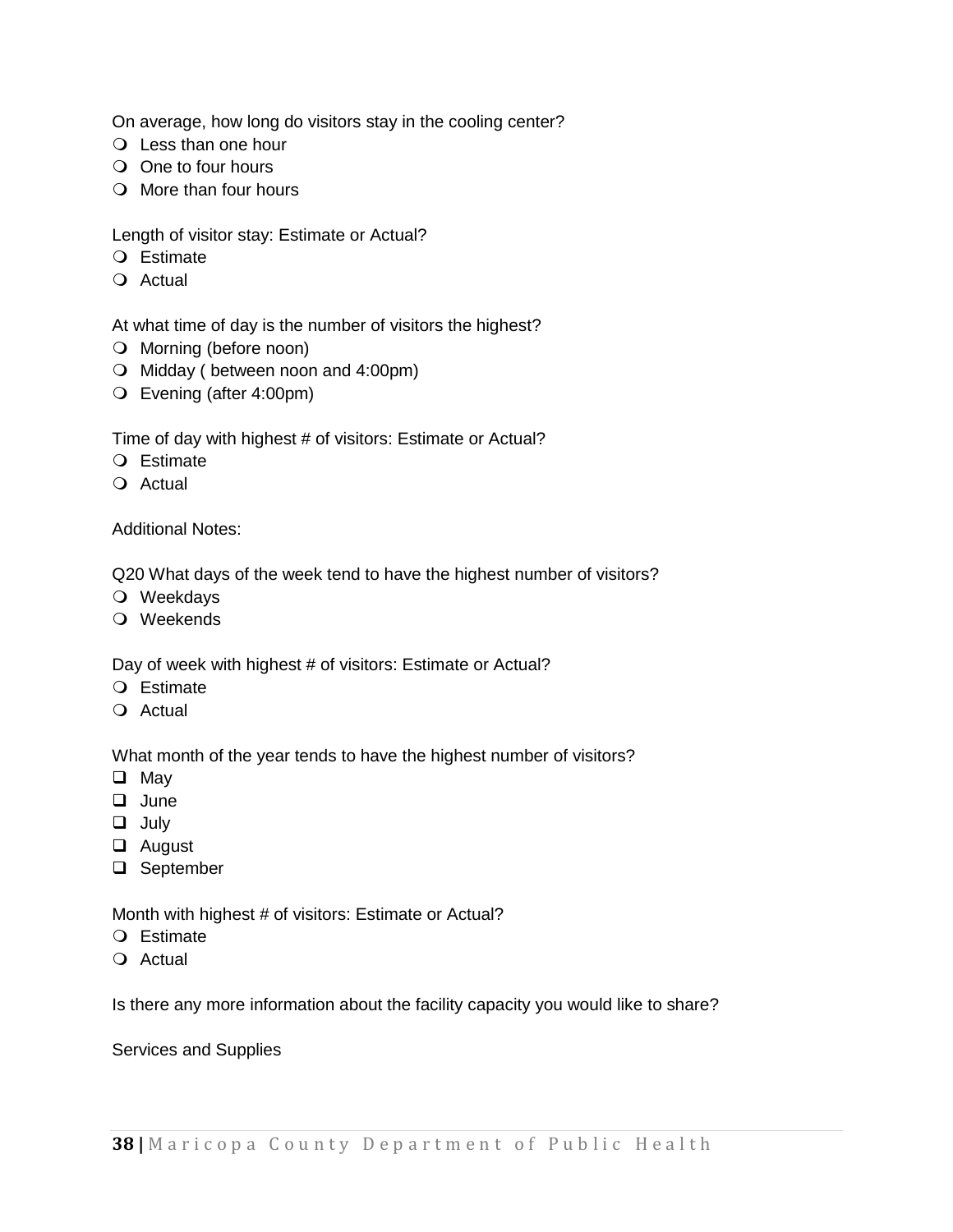Does the facility you are associated with provide any services or supplies to visitors besides cooled space? If yes, please explain.

Yes

O No

Additional services or supplies provided to visitors:

Does the facility you are associated with provide bottled water? If yes, please answer the following two questions.

- Yes
- O No

If yes, what is the source of the bottled water?

- □ HRN/Internal
- **Q** Others/External

If yes, how many water bottles are handed out on an average day?

- # of water bottles: Estimate or Actual?
- Estimate
- O Actual

Have you ever run out of available water?

- Yes
- O No

If yes, are there any actions that you typically take to remedy the situation?

What other supplies and services are available at your facility?

Costs and Burdens:

What are the costs to your facility associated with serving as a cooling center?

Are these costs incurred on a daily, annual, or per-event basis:

- O Daily
- O Annual
- Per-event

Does the facility receive any assistance in incurring these costs from outside agencies? If so, from whom? How much?